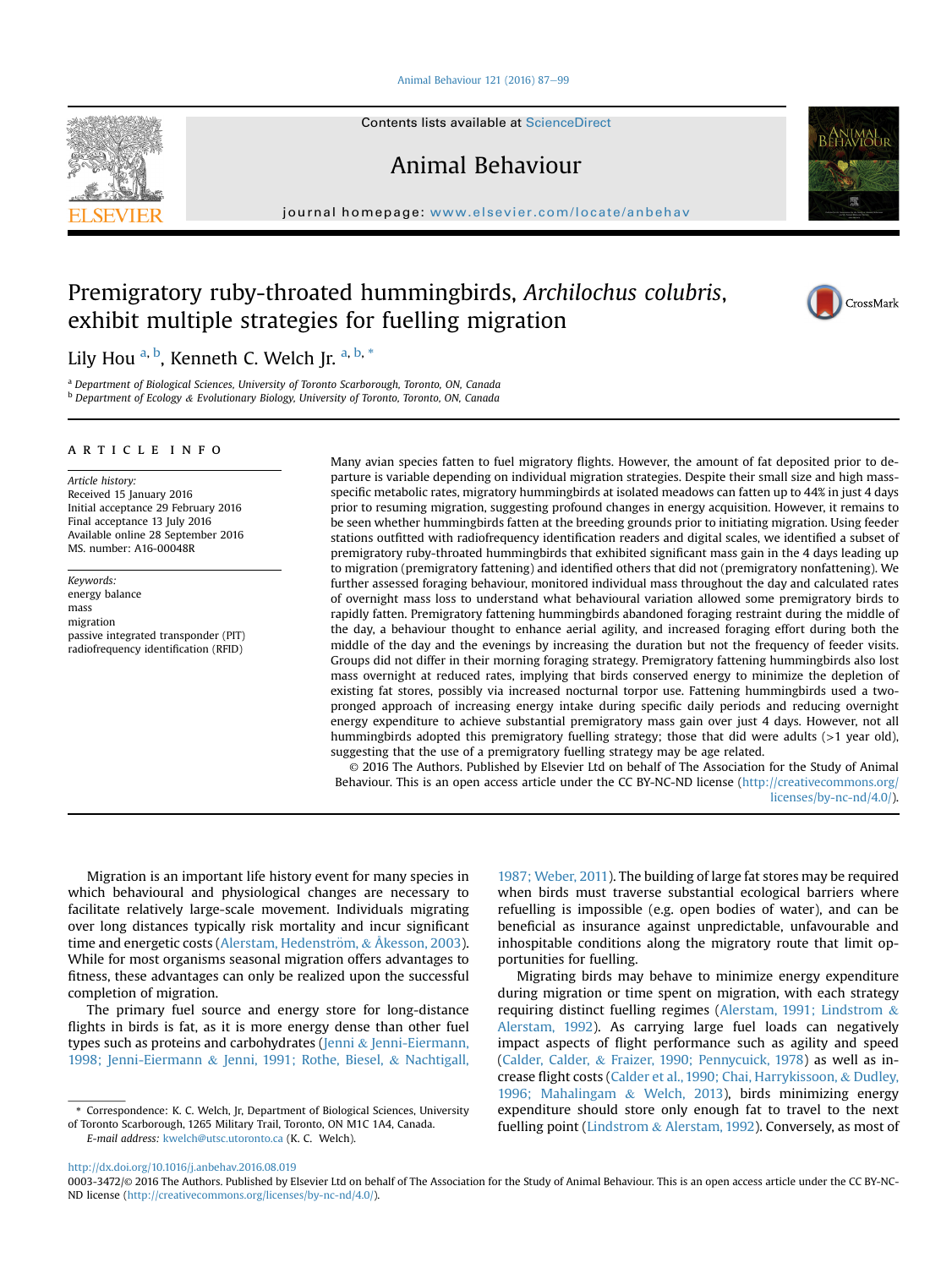the time spent in migration is spent refuelling to rebuild fat stores at stopovers (Hedenström & [Alerstam, 1997](#page-11-0)), time-minimizing migrants should store larger fuel loads so that they can embark upon migratory flights with fewer or shorter refuelling stopovers (Gudmundsson, Lindström, & [Alerstam, 1991; Nilsson, Klaassen,](#page-11-0) [Alerstam,](#page-11-0) & [McPeek, 2013](#page-11-0)).

Hummingbirds have high mass-specific metabolic rates ([Lasiewski, 1963; Suarez, 1992](#page-11-0)), high thermoregulatory costs due to their small size ([Welch](#page-12-0)  $&$  [Suarez, 2008](#page-12-0)), and must sustain high metabolic rates to power hovering and forward flight [\(Chai, 1997;](#page-11-0) [Chen](#page-11-0) & [Welch, 2014; Clark](#page-11-0) & [Dudley, 2010; Suarez et al., 1990\)](#page-11-0). Given their substantial energetic requirements, it is tempting to assume that hummingbirds would either be incapable of storing large fat reserves to fuel migration or take substantial time to do so. Migrating rufous hummingbirds, Selasphorus rufus, refuel over several days (typically <10 days, but up 21 days) at isolated subalpine meadows during their autumnal southward migration. However, most mass gain (up to ca. 44%) occurs within approximately 4 days leading up to the resumption of migration ([Carpenter, Hixon, Beuchat, Russell,](#page-11-0) & [Paton, 1993\)](#page-11-0). Similarly, stopover duration for passerines can vary from several days to several weeks during which varying amounts of fuel are deposited (e.g. [Chernetsov](#page-11-0) & [Mukhin, 2006; Moore](#page-11-0) & [Kerlinger, 1987; Schaub](#page-11-0) & [Jenni, 2000, 2001\)](#page-11-0); however, the commonly reported fuel deposition rates during stopover do not specify whether mass gain occurs over all stopover days.

Unlike the rufous hummingbird, the ruby-throated hummingbird, which breeds throughout eastern North America, faces a largely continuous and hospitable migratory landscape with the exception of the Gulf of Mexico [\(La Sorte, Fink, Hochachka, DeLong,](#page-11-0)  $&$  [Kelling, 2014\)](#page-11-0). Thus, premigratory fuelling at the breeding grounds prior to autumnal migration may be unnecessary as southbound migrants are travelling into areas with presumably high resource abundance and predictability as a result of longer growing seasons [\(La Sorte et al., 2014](#page-11-0)). However, [Zenzal and Moore](#page-12-0) [\(2016\)](#page-12-0) recently reported highly variable fuel loads among rubythroated hummingbirds upon arrival at a stopover site and agerelated migration where juveniles arrived with smaller fuel loads than adults ([Zenzal](#page-12-0)  $&$  [Moore, 2016](#page-12-0)), suggesting that migratory fuelling strategies differ between individuals. This report reflects an emerging broader pattern of potentially age-related interindividual variation in fuelling strategy between migratory birds (e.g. [Cherry,](#page-11-0) [1982; Gannes, 2002; Goymann, Spina, Ferri,](#page-11-0) & [Fusani, 2010; Morris,](#page-11-0) [Holmes,](#page-11-0) & [Richmond, 1996; Woodrey](#page-11-0) & [Moore, 1997; Zenzal](#page-11-0) & [Moore, 2016\)](#page-11-0).

Using artificial feeding stations outfitted with radiofrequency identification (RFID) readers coupled with an electronic balance we monitored ruby-throated hummingbird mass throughout the breeding and premigratory periods to establish whether individuals engaged in substantial premigratory fattening and to characterize potential population level variation in premigratory fuelling strategies.

If, in fact, we observed premigratory fattening in ruby-throated hummingbirds, we could use the same data to better understand the rate at which fuel building occurs and what behavioural changes enabled it. Substantial mass gain can be achieved through behavioural and physiological changes that alter energy intake and expenditure including shifts in foraging behaviour that promote greater food intake [\(Bairlein, 2004; Scott, Mitchell,](#page-11-0) & [Evans, 1994\)](#page-11-0), or reductions in energy expenditure, such as through torpor, that permit energy conservation [\(Bartholomew, Howell,](#page-11-0) & [Cade, 1957;](#page-11-0) [Butler](#page-11-0) & [Woakes, 2001; Carpenter](#page-11-0) & [Hixon, 1988; Carpenter](#page-11-0) [et al., 1993; Geiser, 2004; Hiebert, 1990\)](#page-11-0).

Patterns of daily mass change for several species of hummingbirds have been assessed both in the laboratory [\(Beuchat, Chaplin,](#page-11-0) & [Morton, 1979\)](#page-11-0) and in the field [\(Calder et al., 1990\)](#page-11-0) during nonmigratory periods. In these studies, daily mass change resembled a U-shaped pattern where mass was high in the early morning as a result of compensatory feeding after overnight fasting, maintained at a reduced level during the day, and increased in the evening prior to overnight fasting ([Beuchat et al., 1979; Calder et al.,](#page-11-0) [1990](#page-11-0)). It was hypothesized that this pattern of mass change observed in males during the breeding season indicated the prioritization of flight agility for territory defence and courtship displays over energy acquisition during the middle of the day ([Calder](#page-11-0) [et al., 1990](#page-11-0)).

We hypothesized that some premigratory hummingbirds would forgo feeding restraint during the day in order to facilitate accelerated energy storage in preparation for migration, and predicted that these premigratory fattening hummingbirds would therefore exhibit positive linear mass change over the course of a day. We predicted that fattening individuals would increase energy intake throughout the morning and middle of the day by (1) feeding from the feeders more frequently and (2) spending more time feeding from the feeders. We did not expect fattening premigratory hummingbirds to increase their energy consumption during the evenings, as hummingbirds regularly engage in hyperphagia in preparation for overnight fasting. Additionally, we hypothesized that premigratory fattening hummingbirds would increase the use of torpor during the night to conserve energy ([Carpenter](#page-11-0)  $& Hixon,$  $& Hixon,$ [1988](#page-11-0)), and predicted that they would therefore exhibit lower rates of overnight mass loss. To evaluate these hypotheses, we examined foraging behaviour and mass change in a wild population of rubythroated hummingbirds while taking into account the effects of confounding biotic and abiotic environmental factors, including age, sex, intraspecific competition, temperature and precipitation.

# **METHODS**

## Data Collection

Mass and visit data of ruby-throated hummingbirds were collected at six artificial feeding stations on the Koffler Scientific Reserve at Joker's Hill, King City, ON, Canada  $(44^{\circ}1'47^{\circ}N,$  $79^{\circ}32'2^{\circ}$ W) using the method described in [Hou, Verdirame, and](#page-11-0) [Welch \(2015\)](#page-11-0). Feeding stations were deployed over ca. 8 ha of open meadows with two ponds, surrounded by mixed forests. Each station was outfitted with a modified Perky-Pet commercial hummingbird feeder (model no. 220, Perky-Pet, Lititz, PA, U.S.A.) supplied with ca. 25% (w/v) sucrose solution, a Denver MAXIMUM X digital scale (model no. MXX-212, Sartorius, Bohemia, NY, U.S.A.) repeatable to 0.01 g, a notebook computer for recording data and a 12 V deep-cycle battery attached to AC power. Five of six stations were constructed using a low-power, low-cost RFID antenna and reader designed by E. Bridge [\(Bridge](#page-11-0)  $&$  [Bonter, 2011](#page-11-0)), while the remaining station employed a Biomark Reader and racquet antenna (FS2001F-ISO, Biomark, Boise, ID, U.S.A.).

Research protocols were sanctioned by the University of Toronto Laboratory Animal Care Committee (Permits 20008398, 20008930, 20009510, 20010080 and 20010622). The following capture and tagging procedure was conducted under the approval of Environment Canada (Permit 10813 to K.C.W.).

Hummingbird trapping occurred between mid-May and mid-September in 2013 and 2014 beginning at sunrise and ending at 1000 hours for  $1-2$  days every week. We set up wire-mesh trap door cages at the stations and supplied a Perky-Pet feeder and 25%  $(w/v)$  in each. During trapping, feeders with attached antennas were removed from the stations. Each captured hummingbird was sexed, aged (adults:  $\geq$ 1 year old; juveniles: <3 months old; [Pyle,](#page-12-0)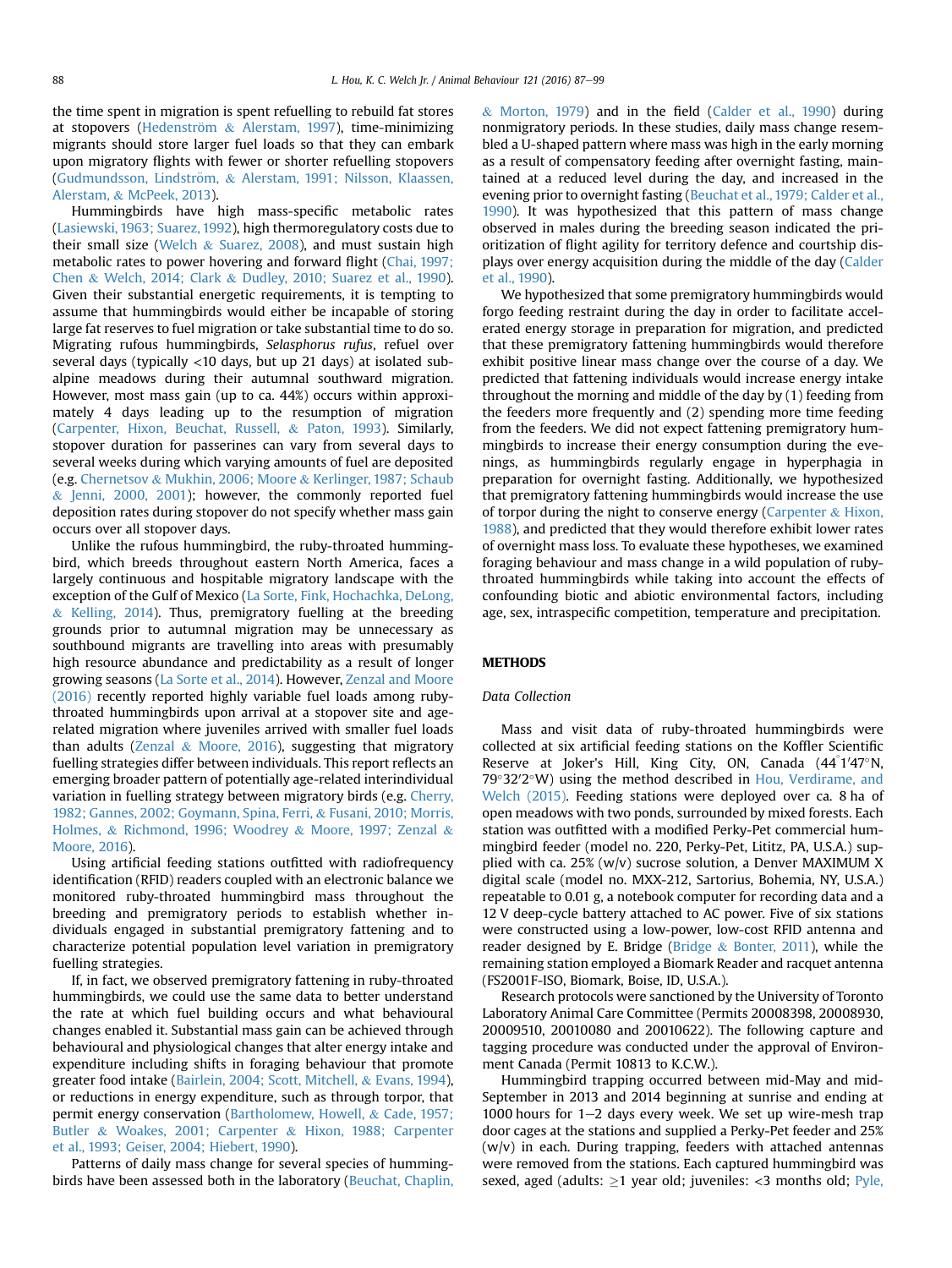[1997\)](#page-12-0) and fitted with a leg band according to standard Bird Banding Laboratory practices.

With the help of an assistant gently restraining the bird, individuals were subcutaneously implanted with a passive integrated transponder (PIT) tag (7 mm UNO PICO ID ISO transponder, ca. 0.026 g) into the upper back between the scapulae [\(Hou et al.,](#page-11-0) [2015\)](#page-11-0). The site of implantation was topically sterilized using a cotton swab and betadine, and subsequently anaesthetized using a 1% lidocaine solution. The skin of the upper back was lifted using a pair of forceps, and the tag was injected under the skin at a shallow angle using a syringe. The injection site was then sealed with 3M Vetbond Tissue Adhesive. This process took approximately 5 min, with total bird handling time lasting no more than 15 min. All captured individuals were allowed to feed ad libitum from a feeder while being restrained prior to their release. We report no detectable negative effects for the subcutaneous PIT tagging of hum-mingbirds (see [Hou et al., 2015](#page-11-0)).

Each PIT tag possessed a unique alphanumeric code that individually identified the hummingbird. The detection of a PIT tag at a feeding station triggered the recording of the bird's ID and seven mass readings spaced 0.5 s apart. This was repeated as often as every 5 s for as long as the PIT tag remained within the detection range of the antenna. If no tagged bird was present, a baseline mass record was recorded every 10 min in the same manner as above to allow adjustments for balance drift. Where baseline records were  $>$ 0.3 g different from zero, the balance was automatically tared.

Raw mass data collected between May and September of 2013 and 2014 were filtered and culled to remove erroneous and artefact data as described in [Hou et al. \(2015\)](#page-11-0), and as briefly described here. Single visits by hummingbirds were defined as sequential records occurring within 10 s of each other. We removed erroneous data points for each visit identified as points with Cook's distance values greater than 4/N when mass values were regressed against time, or when the rate of mass change between sequential readings was >0.5 g/s. We established sex-specific ranges of biologically realistic mass to further cull erroneous mass readings; mass values, after correcting for balance drift, falling outside the range of minimum recorded mass minus 2 standard deviations and maximum recorded mass plus 2 standard deviations (male: minimum  $= 2.4 - 0.6$  g, maximum =  $4.6 + 0.6$  g,  $N = 338$ ; female: minimum =  $2.7 - 0.6$  g, maximum =  $4.6 + 0.6$  g,  $N = 409$ ) were excluded from the data set.

Temperature and precipitation data were collected using a HC-S3 Temperature and Relative Humidity Probe (Campbell Scientific, Edmonton, AB, Canada), and a Tipping Bucket Rain Gauge (model no. 52202-10-L, R. M. Young Company, Traverse City, MI, U.S.A.) at an on-site weather station every 15 min. During periods of local weather station malfunction, we used data collected by the nearest station located at Buttonville Airport ca. 23 km away via a straight-line distance (Toronto Buttonville Municipal Airport, ON, Canada).

# Premigratory Status of Hummingbirds

For this analysis, we selected a subset of hummingbirds whose last recorded visit was on or after 1 August of the respective year, as autumnal migration for this species in Ontario, Canada begins in mid-August [\(Sandilands, 2010](#page-12-0)). The date of migration was presumed to be the date of the last recorded visit and designated as 'day 0'. Following the finding in [Hou et al. \(2015\)](#page-11-0) that linear mass gain was observed across the 4 days leading up to the day of migration, we created a subset of records from 0 to 4 days prior to migration for each individual that was redetected in the subsequent year, indicating successful migration to and from the wintering grounds. Those with at least one mass record on at least 4 of 5 days leading up to migration were classified as 'premigratory'; individuals that lacked sufficient data were classified as 'nonpremigratory' (NP). Additionally, birds for which we had highresolution data consisting of eight or more mass records per day on at least 4 of the 5 days, irrespective of redetection in the subsequent year, were also classified as 'premigratory'.

We built a least-squares linear regression of average daily mass as a function of the number of days before migration; individuals whose average daily mass increased significantly across the days leading up to migration were designated as exhibiting premigratory fattening (PF); those that did not were classified as 'premigratory nonfattening' (PNF). Both PF and PNF hummingbirds were otherwise designated as NP on all other days. Hummingbirds that were not classified as either PF or PNF were also classified as NP.

All analyses presented in this paper were performed on data collected on or after 1 June 2013 and 2014 in order to exclude patterns that may reflect postmigratory recovery in May.

# Model Selection Protocol

Unless otherwise stated, we began all model selection by creating a full model. This included the explanatory variables of age, sex, premigratory status, average temperature, total precipitation and number of unique IDs detected as a proxy for the amount of competition experienced at the feeders. This approximate measure of competition, however, is an underestimate as we cannot be certain that all hummingbirds using the feeders were tagged. We also included three-way interaction terms and all corresponding two-way interaction terms that were deemed biologically relevant (see below).

The best random-effects structure for the model was determined using the corrected Akaike information criterion (AICc; [Zuur,](#page-12-0) [Ieno, Walker, Saveliev,](#page-12-0) & [Smith, 2009\)](#page-12-0). We subsequently assessed the multicollinearity of the fixed effects using variance inflation factors (VIF), where fixed effects with VIF values greater than 3 ([Zuur et al., 2009\)](#page-12-0) were sequentially excluded from the model beginning with the interaction term with the highest VIF value.

We used the all-subset approach to create models with every combination of the explanatory variables listed below. From this, we created a confidence set of models by selecting models with  $\Delta AICc \leq 6$  [\(Richards, 2008](#page-12-0)). To avoid the inclusion of overly complex models that offer little improvement in explanatory power, models within this confidence set that were more complex versions of another model with a lower AICc score were excluded ([Richards,](#page-12-0) [2008\)](#page-12-0). The natural averaging method was then used to obtain coefficient estimates upon which we made multimodel inferences for parameters retained within this reduced confidence set of models [\(Burnham](#page-11-0) & [Anderson, 2002](#page-11-0)). Below, we present 85% confidence intervals for all model averaged coefficients ([Arnold, 2010\)](#page-11-0), as well as the summed Akaike weights (SW) for each parameter ([Burnham](#page-11-0) & [Anderson, 2002](#page-11-0)). Where the exclusion of more complex models from the confidence set left only a single best-fitting model, we present 95% confidence intervals for coefficient estimates. In general, we evaluated the strength of support for coefficient estimates based on their SW (strong: SW  $\geq$  0.90; moderate: 0.70  $\leq$  SW  $<$  0.90; some:  $0.50 \leq SW < 0.70$ ; weak: SW < 0.50). We inferred significance of the parameters based on whether the 85% confidence interval included 0. Where possible, we also included mean marginal and conditional  $R^2$  values for the models within the confidence set [\(Nakagawa](#page-11-0) & [Schielzeth, 2013](#page-11-0)).

All analyses were performed using R v.3.2.1 (R Development Core Team, 2015). Linear mixed-effects models and generalized mixed-effects models with a binomial distribution were built using the R package lme4 v.1.1-7 [\(Bates, Maechler, Bolker,](#page-11-0) & [Walker,](#page-11-0) [2014\)](#page-11-0). Generalized linear mixed-effects models with a truncated negative binomial distribution were built using R package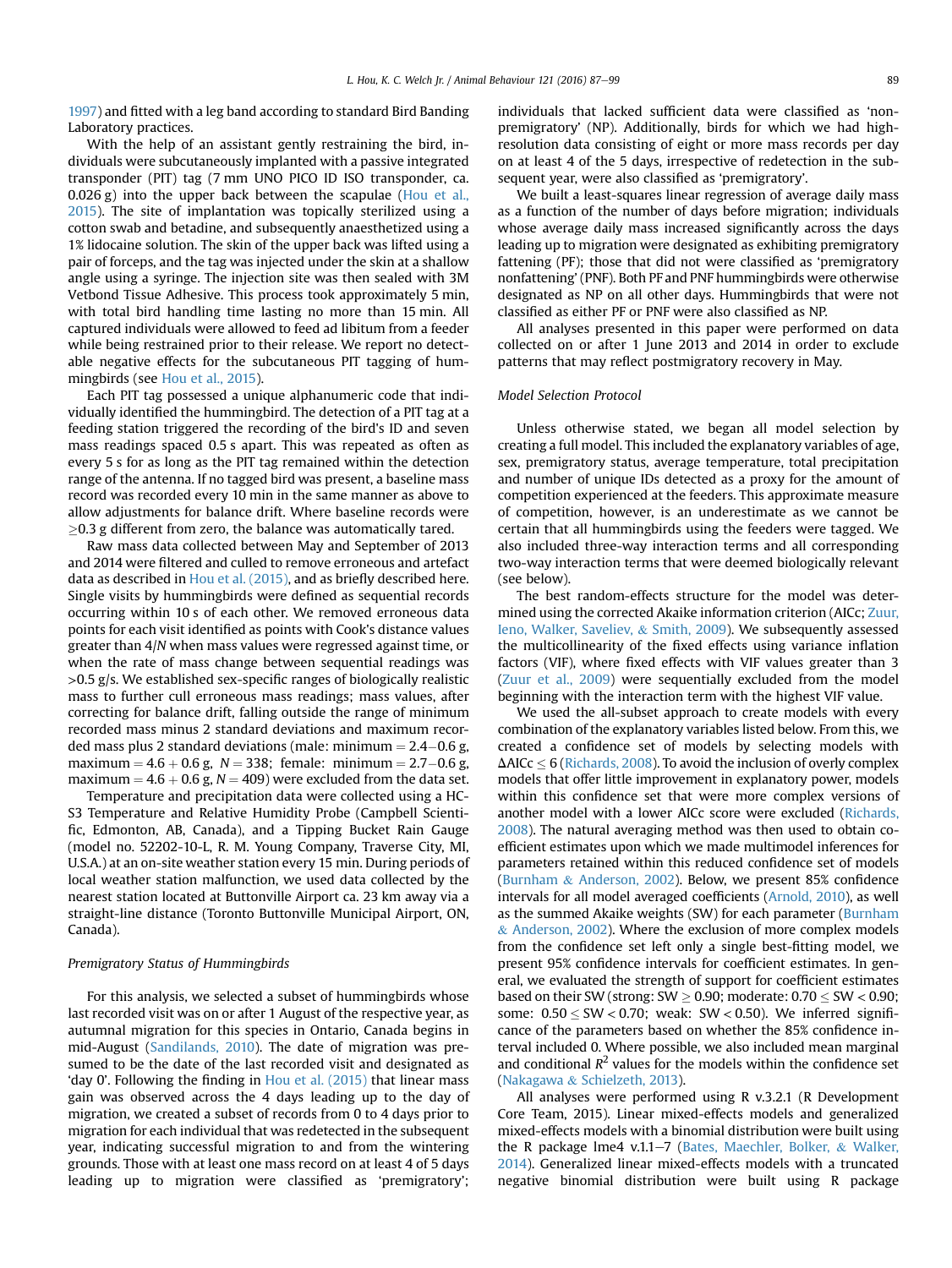glmmADMB v.0.8.1 [\(Skaug, Fournier, Nielsen, Magnusson,](#page-12-0) & [Bolker,](#page-12-0) [2015](#page-12-0)). Variance inflation factors were assessed using the vif.mer function [\(Frank, 2011\)](#page-11-0). Marginal and conditional  $R^2$  values were calculated using the method described by [Nakagawa and Schielzeth](#page-11-0) [\(2013\)](#page-11-0).

# Patterns of Daily Mass Change

We assessed whether patterns of daily mass change differed based on the premigratory status of hummingbirds. We selected individuals on days with two or more mass records in seven or more 2 h time bins between 0500 and 2300 hours to ensure that mass records spanned the entirety of a day. For each individual on each day, we built a parabolic regression and a least-squares linear regression of mass versus time. To determine which shape (linear or parabolic) best fitted the data, we assessed the quality of fit of the linear model compared to the parabolic model using AICc and Akaike weights.

# Foraging Strategy

To assess the foraging strategy of hummingbirds, we examined the total time they spent at the feeders. In recognizing that the window of time representing the morning and evening periods changed with sunrise and sunset, we also assessed the proportion of available time hummingbirds spent at the feeders. The methods and results of this analysis and an analysis of frequency of visits are presented as Supplementary Material.

We examined the foraging strategy of NP and PNF hummingbirds using a linear mixed-effects model for total time spent at the feeders. Using the same method, we also examined the foraging strategy for PF and the group of 'nonfattening' ( $NF = NP + PNF$ ) hummingbirds (see [Results](#page-4-0) for rationale).

Hummingbird visits recorded before 1100 hours, between 1100 and 1500 hours and after 1500 hours were classified as morning, mid-day and evening records, respectively. For each individual hummingbird, on each day, during each time period, we tallied frequency of visits, calculated the proportion of available time spent at the feeders, and totalled the amount of time spent at the feeders, beginning with the date of the first recorded visit and ending with the date of the last recorded visit. Frequency, proportion of time and total time were identified as '0' for time periods during which an individual was not detected. Periods of station malfunction during which all stations failed to detect a hummingbird ID for a period of 4 h or more (excluding overnight hours) were omitted from the data set.

Mean temperature for each morning was calculated as the average temperature beginning 1 h before sunrise, rounded to the nearest 15 min interval, and ending at 1100 hours. Mean temperature for mid-day was calculated as the average temperature between 1100 and 1500 hours, while mean temperature for the evening was calculated as the average temperature between 1500 hours and 1 h after sunset, rounded to the nearest 15 min interval. Temperature values were centred for each analysis. Total precipitation and number of unique IDs detected for each time period were similarly calculated based on the time divisions described above.

Because the data were found to be zero inflated, we built zeroaltered models in which zero and nonzero data were first assessed in a binomial model as the presence/absence of hummingbirds at the feeders (see Supplementary Material), followed by a separate analysis of the nonzero data for frequency of visits (see Supplementary Material), proportion of available time (see Supplementary Material) and total time spent at the feeders.

# Total Time Spent at Feeding Stations

Linear mixed-effects models were built to assess the total time individual hummingbirds spent at the feeders for the morning, mid-day and evening time periods. Only positive values were used. Total time was log transformed as the data were right skewed. For all models, the best random slope was determined from four options: centred average temperature, total precipitation, number of unique IDs or none. Hummingbird ID nested within year was used as a random intercept.

The following three-way interactions and all corresponding two-way interactions were included in the models: (1) premigratory status, average temperature and total precipitation, (2) premigratory status, sex and total precipitation, (3) premigratory status, sex and average temperature, (4) sex, average temperature and total precipitation, (5) age, average temperature and total precipitation, (6) premigratory status, age and total precipitation, (7) premigratory status, age and average temperature, in addition to a two-way interaction between sex and age.

We first assessed total time spent at the feeders for NP and PNF hummingbirds. The entire season's data for hummingbirds that were identified as PF were omitted from these analyses as changes in foraging effort that facilitated PF could extend beyond the days during which fattening was observed. Additionally, because not all age-sex classes were represented in the group of PNF hummingbirds, the three-way interaction between premigratory status, sex and age was omitted from the models.

We subsequently assessed total time spent at the feeders for NF (see [Results](#page-4-0) for rationale) and PF hummingbirds. The three- and two-way interactions involving the premigratory status and age were omitted from the models as all PF birds were adults.

We conducted repeated measures analyses using linear mixedeffects models to determine whether total time spent at the feeders differed between the PF and NP states for individuals that were identified as exhibiting premigratory mass gain. Model selection and model averaging were executed as outlined above.

## Rate of Overnight Mass Loss

We created a data set of hummingbirds for which the last recorded mass on a given day was matched with the first recorded mass of the subsequent day. To maximize the chances of obtaining true first and last mass records of the day, we only used records occurring as early as 30 min before sunset for last mass records, and as late as 30 min after sunrise for first mass records. Rate of overnight mass change was calculated as the difference between the last mass of the day and the first mass of the subsequent day divided by the difference in time between first and last mass. Masses were size corrected based on folded wing chord length at the time of capture. Wing length is known to change as juvenile hummingbirds undergo their first flight feather moult during winter [\(Pyle, 1997](#page-12-0)). For hummingbirds detected in a subsequent year and for which we only had their juvenile wing chord length, we substituted the average adult wing chord length based on our records for the corresponding sex (adult male: 3.96 cm; adult female: 4.45 cm). Positive rates of mass change were excluded from the analysis, representing either measurement error or records that were not true first or last masses.

Average overnight temperature and total overnight precipitation were calculated beginning 30 min before sunset, and ending 30 min after sunrise, for which both were rounded to the nearest 15 min interval. Average overnight temperature and hummingbird last mass were centred.

A linear mixed-effects model was constructed with overnight mass change as a function of sex, age, total overnight precipitation,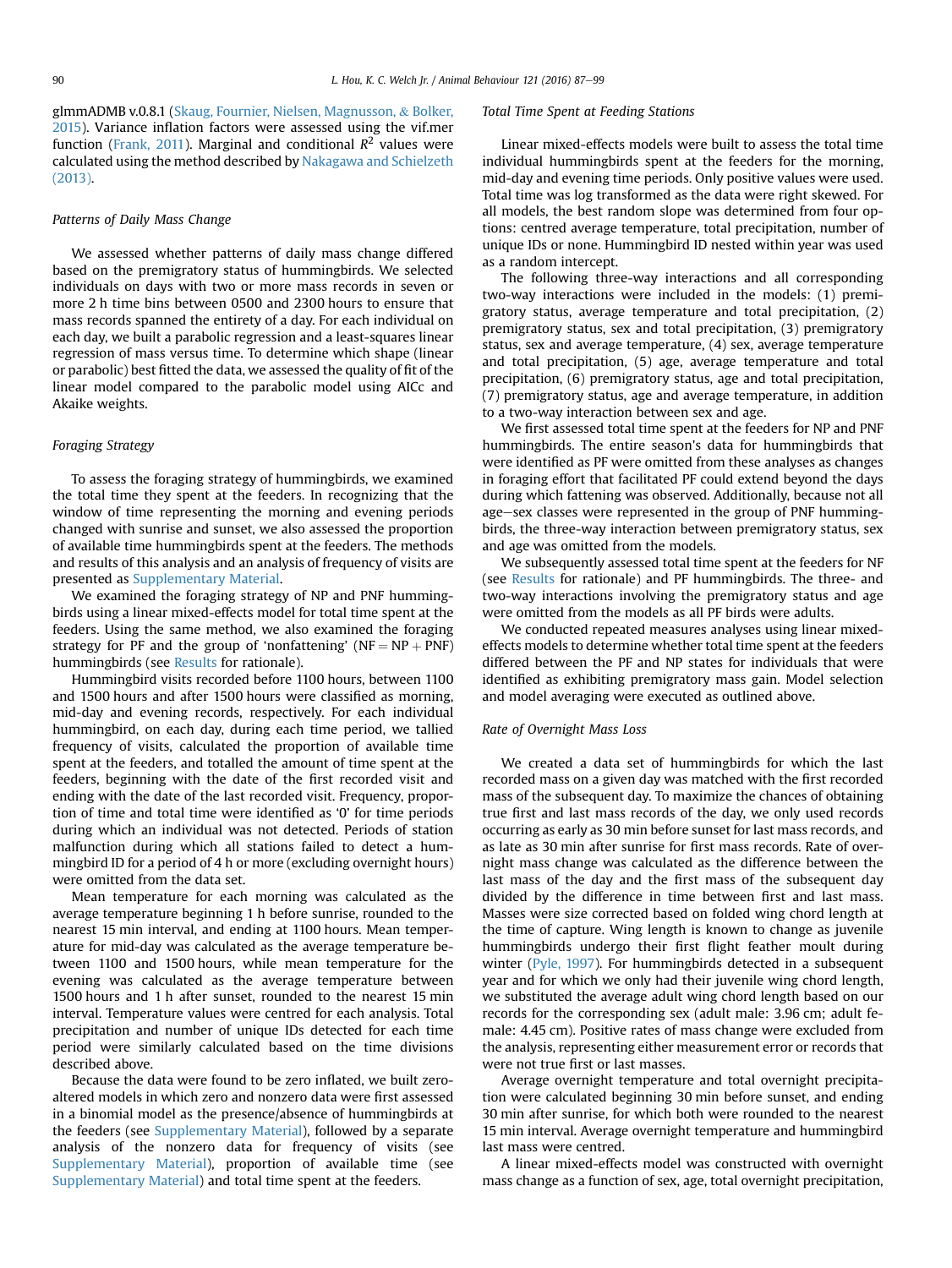<span id="page-4-0"></span>centred average overnight temperature, centred hummingbird last mass and premigratory status. The full model included three-way interaction terms for (1) premigratory status, average overnight temperature and last mass, (2) premigratory status, sex and last mass, (3) premigratory status, sex and average temperature, (4) sex, average temperature and last mass, (5) age, average temperature and last mass, (6) sex, age and last mass, and assessed all corresponding two-way interactions. The best random intercept structure was chosen from two options: (1) hummingbird ID nested within year or (2) hummingbird ID. The best random slope was selected from centred last mass, average overnight temperature and total overnight precipitation.

# RESULTS

# Number of Tagged Hummingbirds

A total of 63 ruby-throated hummingbirds were captured in 2013, of which 59 were tagged (adult females: 28; adult males: 9; juvenile females: 12; juvenile males: 10); three juvenile males and one juvenile female were released without a PIT tag either because an assistant was not available to help with the tag implantation, or it was deemed unsafe for the bird to proceed with tag implantation. In 2014, 52 hummingbirds were captured and tagged (adult females: 21; adult males: 11; juvenile females: 5; juvenile males: 15).

# Premigratory Status of Hummingbirds

In August 2013 and 2014, 35 and 26 hummingbirds were detected at the stations, respectively. Of these 61 birds, we identified 17 birds that were redetected in the subsequent year. Of these 17 birds, eight birds for which we had at least one mass record on at least 4 of 5 days leading up to their last day of recorded activity at our feeders, permitting analysis of day to day mass variation over this period, were classified as 'premigratory'; the remaining nine were classified as 'NP' due to insufficient data. We classified five additional birds for which we had high-resolution data as 'premigratory', assuming their subsequent absence was due to their departure from the area and not the loss of a tag or their death. These birds, and all other individuals, were categorized as 'NP' on other days (earlier in the season). Excluding individuals that were classified as 'premigratory' later in the season, the average residency time for NP adult hummingbirds was 36.3 days (minimum  $=$  1 day, maximum = 105 days,  $N = 30$ ) in 2013 and 36.9 days (minimum = 1 day, maximum = 97 days,  $N = 28$ ) in 2014. For NP juvenile hummingbirds, average residency time was 6.4 days (minimum  $= 1$  day, maximum  $= 18$  days,  $N = 13$ ) in 2013 and 10.1 days (minimum  $= 1$  day, maximum  $= 37$  days,  $N = 10$ ) in 2014. These residency times are likely to be underestimates as adult hummingbirds may have been present for some time prior to tagging, and juveniles were tagged only after fledging.

Among the 13 premigratory birds, we noted two distinctively different patterns of mass change over this 5 day premigratory period. Eight birds showed no distinctive differences in mass change compared to other times of the season (i.e. compared to 'NP' birds) and these were classified as PNF ([Fig. 1](#page-5-0)). Average daily mass for PNF birds ranged from  $3.02 \pm 0.24$  g to  $3.27 \pm 0.22$  g over the 4 days prior to migration. Average residency time for PNF adult birds was 57.3 days (minimum  $= 19$  days, maximum  $= 80$  days,  $N = 4$ ) in 2013 and 50.0 days (minimum  $=$  14 days, maximum  $=$  86 days) in 2014. No juvenile hummingbirds were classified as PNF in 2013; however, two PNF juvenile hummingbirds resided for an average of 7.5 days (minimum  $= 6$  days, maximum  $= 9$  days) in 2014.

Five birds (2013: one adult male and two adult females; 2014: three adult females) exhibited a pronounced and sustained increase in daily average mass beginning 4 days prior to migration ([Fig. 2](#page-5-0)) and were classified as PF. Of these fattening hummingbirds, one adult female exhibited premigratory mass gain in both 2013 and 2014. Average daily mass for PF hummingbirds increased from  $3.80 \pm 0.18$  g 4 days prior to migration to 4.46  $\pm$  0.32 g on the day of migration. Average residency time for PF birds (adults only) in 2013 and 2014 was 91.0 and 91.3 days, respectively (2013: minimum  $=$  50 days, maximum  $=$  113 days; 2014: minimum  $=$  51 days, maximum  $= 112$  days).

# Patterns of Daily Mass Change

Patterns of daily mass change on NP bird-days can be characterized as U-shaped, inverse U-shaped, positive linear, negative linear and erratic ([Fig. 3\)](#page-6-0), whereas over 75% of PF bird-days can be best characterized by a positive linear pattern of mass change ([Fig. 3\)](#page-6-0). [Fig. 4](#page-7-0) illustrates a shift in the pattern of daily mass change from U-shaped to positive linear as a hummingbird entered the PF state. Patterns of daily mass change could only be confidently identified for 4 PNF bird-days; as a result, these were excluded from the results and no inferences are drawn.

## Total Time Spent at the Feeders

Premigratory nonfattening versus nonpremigratory hummingbirds [Table 1](#page-8-0) gives all results for the comparison of total time spent at

the feeders between PNF and NP hummingbirds. Premigratory status was not retained as a fixed effect in any of the

models within the confidence sets for morning, mid-day and evening periods, suggesting that NP and PNF hummingbirds did not differ in the amount of time spent at the feeders at any point of the day.

Mornings. There was strong support for the negative effect of average temperature and for the positive effect of total precipitation among PNF and NP birds during the morning hours. However, there was some support for the interaction term between average temperature and total precipitation, suggesting that hummingbirds spent more time foraging at the feeders during precipitation events occurring at lower temperatures. Sex and number of unique IDs were also retained in several of the models within the confidence set, but with weak support.

Mid-days. There was strong support for the negative effects of average temperature and total precipitation among PNF and NP birds during the mid-day hours. There was also strong support for age and moderate support for sex and the interaction term between age and sex: juvenile male hummingbirds spent the most time at the feeders, followed by adult females, adult males and lastly juvenile females. The interaction terms between age and average temperature and between average temperature and total precipitation were retained in several of the models within the confidence set with some support.

Evenings. The model selection protocol produced a single bestfitting model for the assessment of total time spent at the feeders by PNF and NP birds in the evenings. Total time spent at the feeders decreased with increasing average temperature, whereas total time increased as the number of unique IDs detected increased.

## Premigratory fattening versus nonfattening hummingbirds

As the assessment of total time spent at the feeders revealed no difference between PNF and NP hummingbirds, we grouped PNF birds with NP birds in these subsequent analyses and refer to this group as NF birds. [Table 2](#page-9-0) shows the results for the following analyses.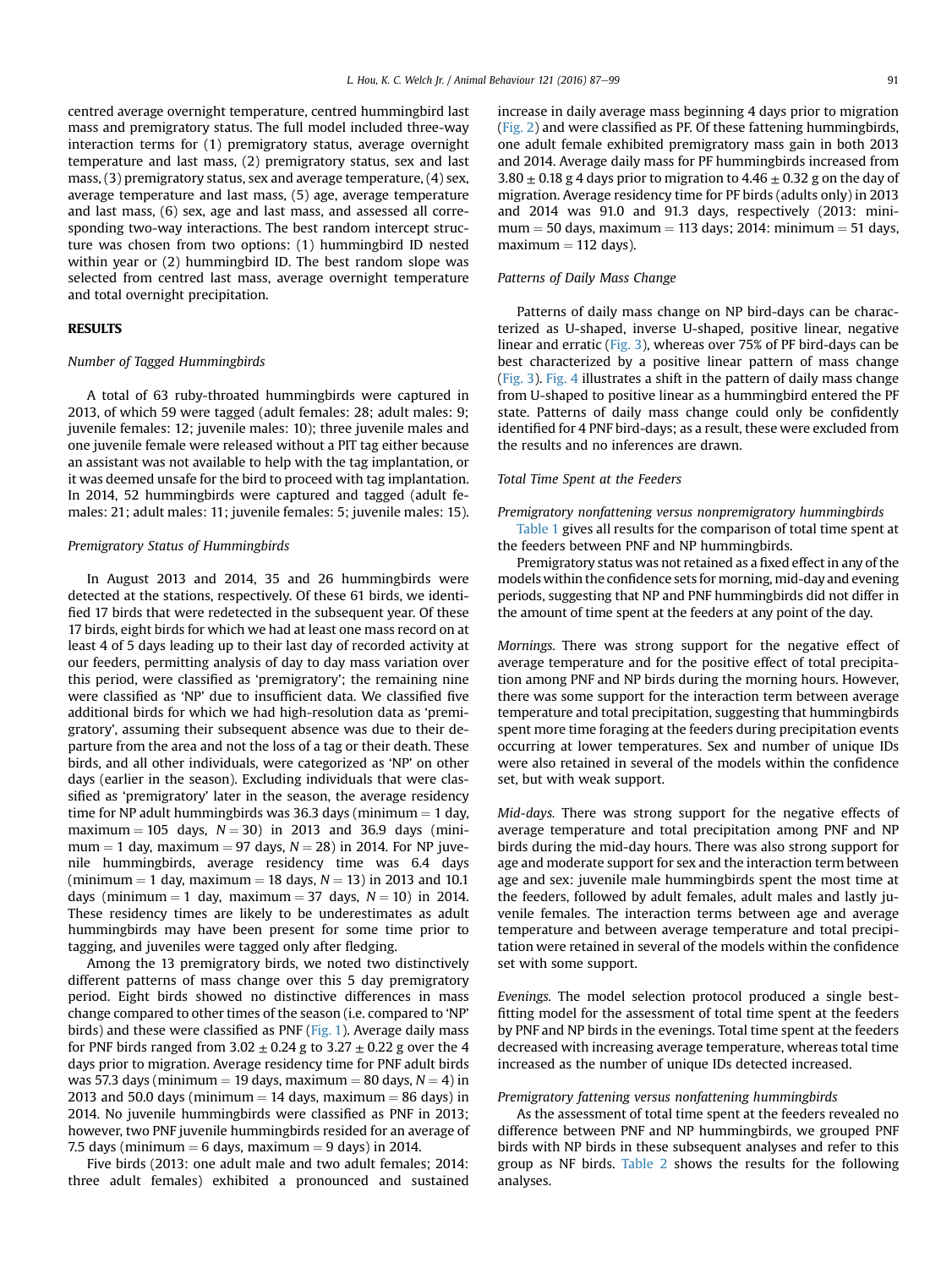<span id="page-5-0"></span>

Figure 1. Premigratory nonfattening hummingbirds. Average mass  $\pm$  SE of the eight hummingbirds that did not gain mass in the 4 days leading up to the presumed date of migration (day 0) per criteria specified in the [Results.](#page-4-0) Individuals marked with an asterisk were redetected in the subsequent year, indicating successful migration to and from the wintering grounds. Unmarked individuals were those for which we had sufficient data to regress daily average mass against days before migration but they did not exhibit a significant positive linear mass change prior to migration.



Figure 2. Premigratory fattening hummingbirds. Average mass ± SE of five adult hummingbirds that exhibited positive linear mass change in the 4 days leading up to the presumed date of migration (day 0). One female (ID: 384.199C832EFD) exhibited positive linear mass change over the 4 days prior to migration in both 2013 and 2014.

Mornings. In the absence of precipitation, premigratory status was not considered an important variable as its SW was 0.71 and its 85% CI included zero. However, there was strong support for the effect of total precipitation and moderate support for the interaction between premigratory status and total precipitation which suggests that PF birds spent less time at the feeders than NF birds as total precipitation increased. Hummingbirds also spent less time at the feeders as average temperature increased. As the interaction term between average temperature and total precipitation received moderate support, this also suggests that hummingbirds spent more time at the feeders during precipitation events occurring at below average temperature. There was moderate support for the number of unique IDs detected: hummingbirds spent more time at the feeders as the number of unique IDs detected increased. There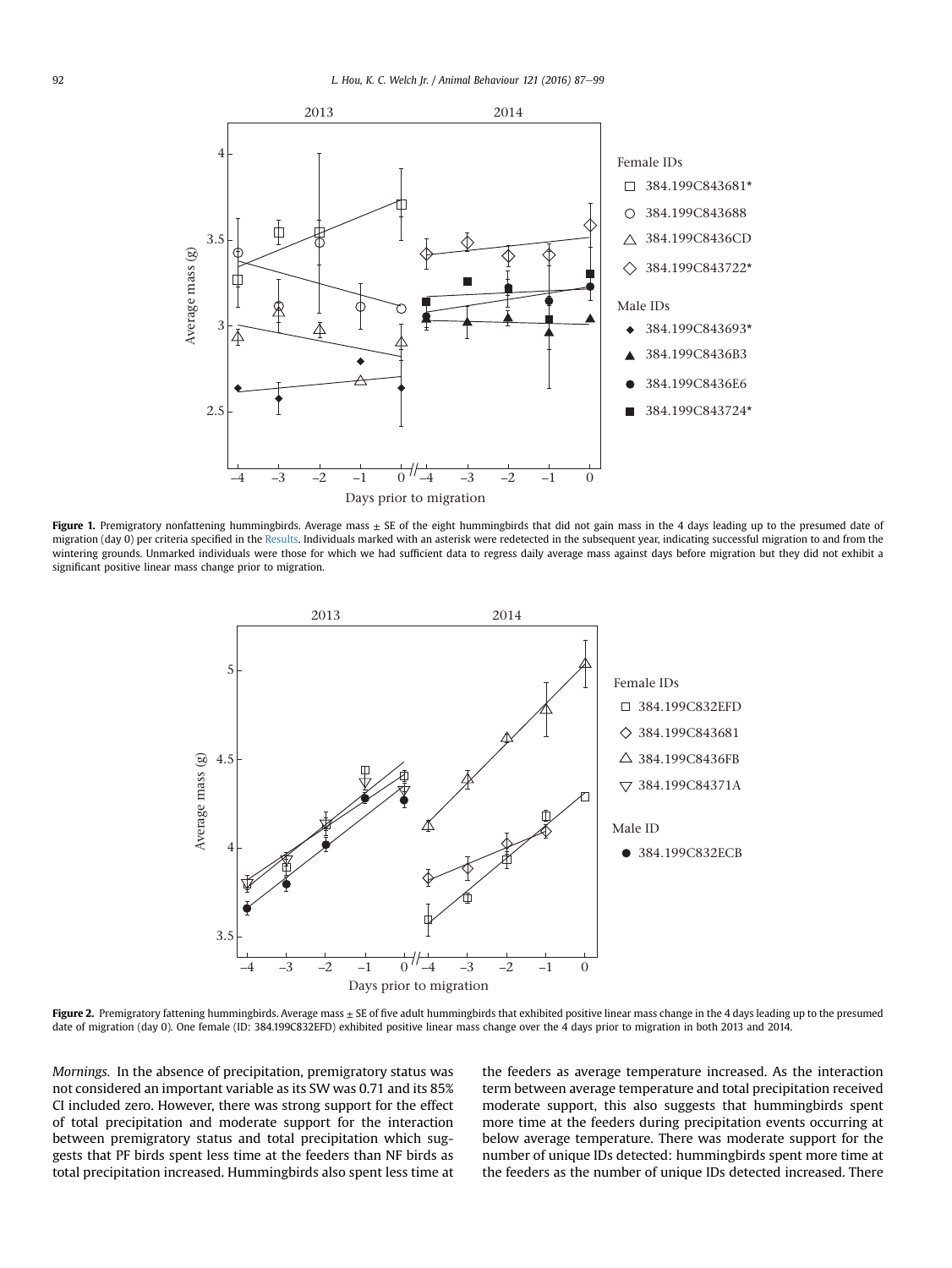<span id="page-6-0"></span>

Figure 3. Percentage of days represented by each pattern of daily mass change. We assessed mass change over time for 18 of 24 possible premigratory fattening days (2013: 3 birds  $\times$  4 premigratory days; 2014: 3 birds  $\times$  4 premigratory days). Of these 18 days, 14 were best described by a positive linear pattern, one was best described by a U-shaped pattern and three were best represented by an inverse U-shape. A proper assessment of mass change over time could not be performed for the remaining 6 of 24 days due to insufficient data. Only 4 days were classified as premigratory nonfattening days; due to the small sample size for this category, we refrain from making any inferences. We classified 327 days representing 28 hummingbirds as nonpremigratory. Of these, 35 days were best described by an inverse U-shaped pattern, 16 days were best described by a negative linear pattern and 44 days were erratic as both the parabolic and linear adjusted  $R^2$  were negative. Of the remaining 232 days, 109 were best described by a U-shaped pattern and 123 by a positive linear pattern.

was also some support for the effect of sex: males spent less time at the feeders than females. In the repeated measures assessment, premigratory status was not retained as a fixed effect ([Table 3\)](#page-10-0), indicating total time spent at the feeders did not change depending on whether the individual was in the NP or PF state.

Mid-day. Premigratory status received moderate support in the assessment of total time spent at the feeders during the middle of the day, suggesting that PF hummingbirds spent more time at the feeders than NF birds. We found strong support for the effect of age indicating that juvenile hummingbirds spent less time at the feeders at this time than adults. There was also moderate support for the effect of sex as well as for the interaction term between age and sex suggesting that juvenile males spent the most time at the feeders, followed by adult females, adult males and lastly juvenile females; however, as the 85% CI for sex includes zero, the difference in total time spent at the feeders between adult females and adult males is not substantial. We also found strong support for average temperature and some support for the interaction between age and average temperature suggesting that juveniles spent more time at the feeders than adults as average temperature increased. Premigratory status was retained as a fixed effect in the repeated measures analysis with moderate support, suggesting that hummingbirds that exhibited premigratory mass gain spent significantly more time at the feeders during the mid-day hours in the last several days prior to departure than earlier in the season.

Evenings. Premigratory status received some support in the assessment of total time spent at the feeders during the evenings suggesting that PF hummingbirds spent more time at the feeders than NF hummingbirds. Average temperature received strong support indicating that hummingbirds spent less time at the feeders as average temperature increased. The number of unique IDs detected received moderate support suggesting that hummingbirds spent more time at the feeders when the number of unique IDs detected increased. Premigratory status was retained as a fixed effect in the repeated measures analysis with weak support ([Table 3](#page-10-0)), suggesting that hummingbirds that exhibited premigratory mass gain spent more time at feeders during the evenings just prior to departure than earlier in the season.

# Rate of Overnight Mass Loss

The model selection protocol produced a single best-fitting model for the assessment of rates of overnight mass loss ([Table 4\)](#page-10-0). Premigratory status was retained as a fixed effect, indicating that rates of overnight mass loss differed between PF, PNF and NP hummingbirds. NP hummingbirds had the highest rate of overnight mass loss, followed by PNF hummingbirds, while PF birds had the lowest rate of overnight mass loss.

Juvenile hummingbirds had a lower rate of overnight mass loss than adults. The interaction term between age and last mass suggests that juvenile hummingbirds that weighed more at the end of the day had an even lower rate of overnight mass loss. Males had a higher rate of overnight mass loss than females. The interaction term between sex and last mass suggests that males that weighed more at the end of the night had an even greater rate of overnight mass loss.

# **DISCUSSION**

# Nonpremigratory Birds

Patterns of daily mass change provide substantial insight into an individual's daily energy balance. In agreement with our a priori predictions, many NP individuals exhibited a U-shaped pattern of mass variation throughout any given day, as others have observed in other species in both the field and the laboratory [\(Beuchat et al.,](#page-11-0) [1979; Calder et al., 1990\)](#page-11-0). Mid-day feeding restraint, and a consequent U-shaped pattern of daily mass change, is hypothesized to reflect the prioritization of aerial flight performance over energy acquisition which can be adaptive and beneficial for fitness and survival ([Calder et al., 1990](#page-11-0)). However, it is clear that the expectation that this pattern should be ubiquitous throughout the breeding period is erroneous. Previous studies that have reported the Ushaped pattern of daily mass change either focused on adult males ([Calder et al., 1990](#page-11-0)), which do not participate in chick rearing ([Weidensaul, Robinson, Sargent,](#page-12-0) & [Sargent, 2013](#page-12-0)), or examined mass variation in captive populations with presumably limited opportunities to engage in varied life history phases ([Beuchat et al.,](#page-11-0) [1979\)](#page-11-0). We found that daily patterns of mass variation among NP individuals can be characterized by a variety of different shapes ([Hou et al., 2015\)](#page-11-0), suggesting that hummingbirds may abandon mid-day prioritization of aerial agility for a number of reasons. For example, daily positive linear mass change during the NP period may indicate egg production in gravid females, whereas inverse Ushaped and negative linear patterns of mass change may indicate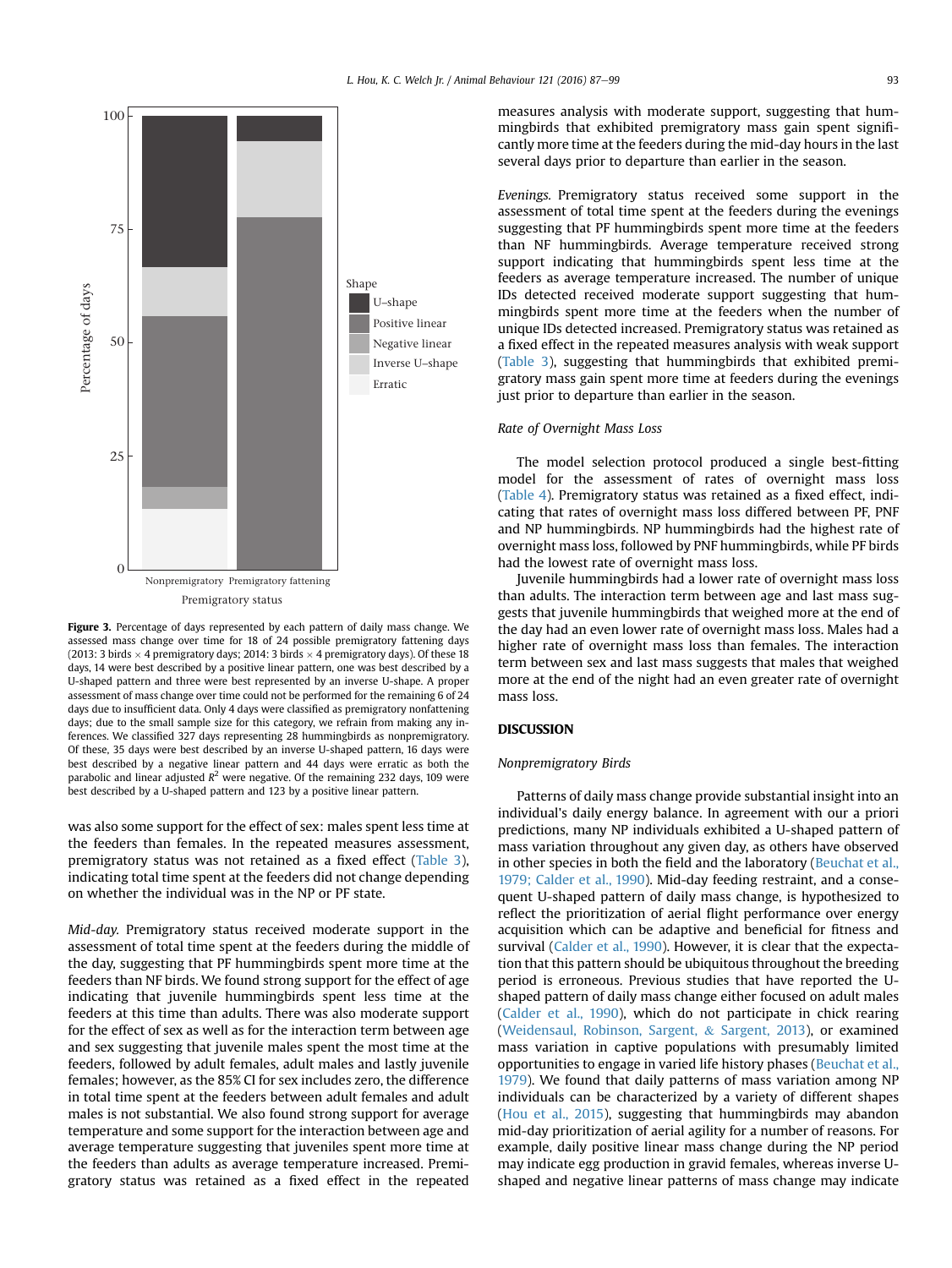<span id="page-7-0"></span>

Figure 4. An example graph illustrating the shift from a U-shaped pattern of daily mass change during the nonpremigratory period to a positive linear pattern of daily mass change during the premigratory fattening period by an adult female ruby-throated hummingbird (384.199C832EFD). Shown here are days ranging from  $-8$  days (31 August 2013) to  $-1$ days prior to migration (7 September 2013). U-shaped curves best approximated the pattern of daily mass change for days -8 to -6, as determined by the Akaike weights analysis of a linear versus parabolic regression. Using the same method, we determined that days -5 to -1 were best approximated by a positive linear pattern of mass change. For visual clarity, we plotted average mass  $\pm$  SE for each 2 h time bin beginning at 0500 hours and ending at 2300 hours for each day. Lines of best fit were constructed using original mass values and overlaid onto this plot.

egg-laying events, the increased energetic demands of chick provisioning or inadequate energy acquisition leading to a loss of mass. Furthermore, this study could not account for individual body moult status or damage to, loss or wear of flight feathers. Such changes could impact insulation, thermoregulation and flight performance in ways that could alter energetic requirements and cause hummingbirds to adopt patterns of daily mass change different from the expected U-shape.

# Premigratory Birds

We identified two distinct patterns of mass change among premigratory individuals: PF individuals which exhibited significant premigratory mass gain and PNF individuals which did not.

# Premigratory nonfattening

Hummingbirds that did not exhibit premigratory mass gain may have achieved only moderate fattening, departed from the breeding grounds prior to the initiation of fattening, failed to initiate or complete migration, or failed to visit the feeders often enough to permit sufficient data collection. However, among PNF birds, we identified individuals that were redetected in the subsequent year indicating successful migration to and from the wintering grounds as well as individuals that provided substantial numbers of mass records prior to departure allowing us to conclude that their failure to gain substantial mass was not related to a lack of sufficient data.

We found that PNF hummingbirds visited the feeders more frequently than NP hummingbirds (see Supplementary Material, Table S2); however, this did not translate to an increase in time spent at the feeders as total feeder visit duration was similar between the two groups. This may suggest that PNF hummingbirds were attempting to increase foraging effort prior to the initiation of migration, but were prevented from feeding. Although they visited more often, the visits were short, possibly because they were chased away by more dominant individuals. Thus, we conclude that at least some PNF hummingbirds were indeed migrating individuals that avoided substantial premigratory fat deposition, consistent with an energy minimization migratory strategy and the storage of only enough fuel to reach a subsequent refuelling location [\(Lindstrom](#page-11-0) & [Alerstam, 1992](#page-11-0)). Additionally, previous studies have found that substantial fattening occurred near ecological barriers that were significant energetic challenges and precluded foraging [\(Caldwell, Odum,](#page-11-0) & [Marshall, 1963; Fransson, Barboutis,](#page-11-0) [Mellroth,](#page-11-0) & [Akriotis, 2008; Odum, Connell,](#page-11-0) & [Stoddard, 1961\)](#page-11-0). Because individuals could not be tracked once they departed, we cannot confirm when or where they subsequently refuelled, or whether they maintained the same fuelling strategy throughout their migratory journey.

## Premigratory fattening

In contrast, a different subset of individuals exhibited significant fattening prior to their departure from the breeding grounds. This suggests the use of a time minimization strategy for migration where individuals store substantial fuel loads in order to reduce the amount of time spent refuelling [\(Gudmundsson et al., 1991;](#page-11-0) Hedenström & [Alerstam, 1997](#page-11-0)).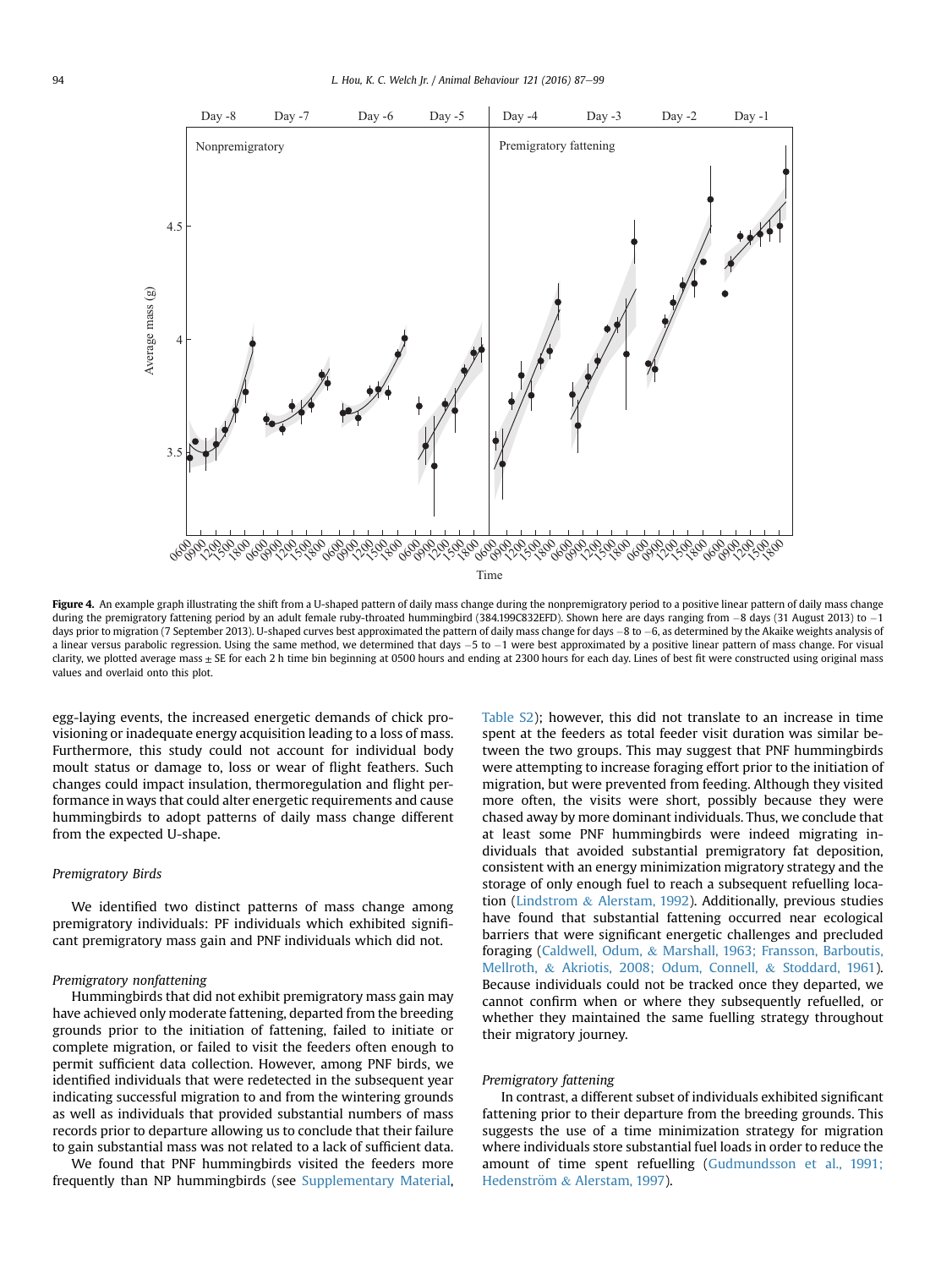## <span id="page-8-0"></span>Table 1

Model averaged coefficient estimates, 85% confidence intervals, summed Akaike weights for each parameter and mean marginal and conditional R<sup>2</sup> for the models describing the total time hummingbirds spent at the feeders

| 'Total time spent at feeders' models fixed effects   | Fixed effects | 85% CI  |         | Summed Akaike | Mean $R^2$ |             | No. of models in | No. of individuals         |                              |
|------------------------------------------------------|---------------|---------|---------|---------------|------------|-------------|------------------|----------------------------|------------------------------|
| (random slope random intercept)                      | estimates     | Lower   | Upper   | weights       | Marginal   | Conditional | confidence set   | NP                         | <b>PNF</b>                   |
| <b>Morning</b>                                       |               |         |         |               |            |             |                  |                            |                              |
| Intercept                                            | 3.96          | 3.14    | 4.77    |               | 0.05       | 0.46        | 6                | $9_{\text{adu}}$ : 29      | $\frac{6}{4}$ adu: 4         |
| Sex (male)                                           | $-0.46$       | $-0.85$ | $-0.08$ | 0.41          |            |             | $\overline{2}$   | $\sigma_{\text{adu}}$ : 15 | $\delta_{\text{adu}}$ : 2    |
| Centred average temperature                          | $-0.07$       | $-0.09$ | $-0.05$ | 1.00          |            |             | 6                | $\frac{6}{10}$ iuv: 5      | $\varphi$ <sub>juv</sub> : 0 |
| Total precipitation                                  | 0.14          | 0.07    | 0.21    | 1.00          |            |             | 6                | $\delta_{\rm juv}$ : 10    | $\delta_{\text{juv}}$ : 2    |
| Unique IDs                                           | 0.09          | 0.03    | 0.15    | 0.30          |            |             | $\frac{2}{3}$    |                            |                              |
| Centred average temperature : Total<br>precipitation | $-0.04$       | $-0.08$ | $-0.01$ | 0.61          |            |             |                  |                            |                              |
| (Unique IDs Year/ID)                                 |               |         |         |               |            |             |                  |                            |                              |
| Mid-day                                              |               |         |         |               |            |             |                  |                            |                              |
| Intercept                                            | 4.08          | 3.88    | 4.28    |               | 0.03       | 0.32        | 10               | $9_{\text{adu}}$ : 29      | $\frac{6}{4}$ adu: 4         |
| Sex (male)                                           | $-0.25$       | $-0.60$ | 0.09    | 0.86          |            |             | 6                | $\delta_{\text{adu}}$ : 12 | $\delta_{\text{adu}}$ : 2    |
| Age (juvenile)                                       | $-1.02$       | $-1.71$ | $-0.33$ | 0.95          |            |             | 8                | $9_{\text{juv}}$ : 6       | $9_{\text{juv}}$ : 0         |
| Centred average temperature                          | $-0.04$       | $-0.06$ | $-0.02$ | 1.00          |            |             | 10               | $\delta_{\text{juv}}$ : 9  | $\delta_{\text{juv}}$ : 2    |
| Total precipitation                                  | $-0.05$       | $-0.08$ | $-0.01$ | 0.94          |            |             | 8                |                            |                              |
| Age (juvenile) : Sex (male)                          | 1.61          | 0.82    | 2.40    | 0.86          |            |             | 6                |                            |                              |
| Age (juvenile) : Centred average temperature         | 0.11          | 0.02    | 0.19    | 0.64          |            |             | 5                |                            |                              |
| Centred average temperature : Total<br>precipitation | 0.02          | 0.00    | 0.03    | 0.60          |            |             | $\overline{4}$   |                            |                              |
| (Unique IDs Year/ID)                                 |               |         |         |               |            |             |                  |                            |                              |
| Evening                                              |               |         |         |               |            |             |                  |                            |                              |
| Intercept                                            | 3.76          | 3.47    | 4.04    |               | 0.02       | 0.35        |                  | $\frac{6}{4}$ adu: 31      | $\frac{6}{4}$ adu: 4         |
| Centred average temperature                          | $-0.04$       | $-0.06$ | $-0.02$ | 1.00          |            |             |                  | $\delta_{\text{adu}}$ : 13 | $\delta_{\text{adu}}$ : 2    |
| Unique IDs                                           | 0.06          | 0.03    | 0.08    | 1.00          |            |             |                  | $\frac{6}{1}$ iuv: 4       | $\varphi_{\text{juv}}$ : 0   |
| $(None Year/ID)^a$                                   |               |         |         |               |            |             |                  | $\delta$ juv: 9            | $\delta$ juv: 2              |

Only premigratory nonfattening birds (PNF) and nonpremigratory birds (NP) were assessed to determine whether total time spent at the feeders differed between the two groups. The number of models used in the natural average method and the number of unique females and males ('?' and 'o', respectively, with subscripts indicating the age of birds) within each premigratory status classification in the data set used for analyses are also presented.

<sup>a</sup> Models with 'none' as the random slope have an intercept-only random effects structure.

In contrast to NP individuals, PF hummingbirds predominantly exhibited a positive linear trend in mass gain throughout the days preceding departure [\(Fig. 3\)](#page-6-0). This abandonment of mid-day feeding restraint represents a clear shift towards prioritizing energy acquisition and storage throughout the day in support of premigratory fuelling ([Fig. 4\)](#page-7-0).

To facilitate PF, and in abandoning mid-day feeding restraint, hummingbirds specifically spent more time at the feeders during the middle of the day in accordance with our prediction; we also found an unexpected increase in the amount of time spent at the feeders during the evenings (after 1500 hours). Since time spent at the feeders increased during the middle of the day and evenings but the frequency of feeder visits did not (see Supplementary Material, Table S3), it is clear that PF hummingbirds increased foraging effort specifically by engaging in longer feeding bouts at the artificial feeders.

Although we predicted that there would be no change in the evening foraging behaviour of PF hummingbirds, as hummingbirds are expected to maximize energy intake in anticipation of overnight fasting, our findings suggest that PF birds are capable of further increasing energy intake during the evenings. This ability to increase energy intake prior to migration may be facilitated by a change in digestive or metabolic physiology (e.g. late day upregulation of lipogenic enzyme activity; [Ramenofsky, Savard,](#page-12-0) & [Greenwood, 1999; Meier, 1977\)](#page-12-0) or indicate that NF hummingbirds exhibit some degree of feeding restraint during the defined evening periods that is released prior to migration to further facilitate fattening. However, this finding may be an artefact of the arbitrary division between 'mid-day' and 'evening' in this study. Hummingbirds have been observed to exhibit hyperphagia in the evenings to increase energy gain ([Calder et al., 1990](#page-11-0)); however, hyperphagia may not be protracted across several hours, but rather manifest for a short period of time immediately before nightfall

([Calder et al., 1990](#page-11-0)). The hours during the early evening period of this study (e.g.  $1500-1900$  hours) may be time during which hummingbirds continued to exhibit feeding restraint in favour of aerial agility. Further study will be necessary to determine what enables this increase in energy consumption during the evenings.

The total time PF hummingbirds spent at the feeders during the mornings did not differ from that of NF hummingbirds. This may be explained by the energetic requirements of the morning period as the depletion of energy reserves overnight means that hummingbirds must forage in a way that not only satisfies the immediate energetic requirements of continued foraging behaviour in the morning, but also replenishes expended energy reserves. Thus, hummingbirds act to maximize energy intake in the mornings regardless of time in the season. The lack of change in the foraging behaviour of PF hummingbirds in the mornings not only suggests that hummingbirds maximize energy consumption during this time on a daily basis due to the energetic challenge of overnight fasting, but also that the physiological or behavioural upper limit to energy intake during the mornings remains unchanged between the NF and PF states.

We found that PF hummingbirds experienced the lowest rate of overnight mass loss, followed by PNF and NP hummingbirds. For hummingbirds, regulation of overnight energy expenditure is important in preventing a negative energy balance that could be fatal as they do not feed during the overnight hours. Hummingbirds can fuel overnight energy expenditure by catabolizing nectar stored in the crop or accumulated fat ([Powers, 1991\)](#page-12-0). The lower rate of overnight mass loss observed in PF hummingbirds suggests that although these individuals possessed stored energy in excess of that necessary to meet the energetic challenge of overnight fasting, they nevertheless engaged in a nocturnal energy conservation strategy.

Hummingbirds can reduce energy expenditure through the use of torpor in situations when an individual is energetically stressed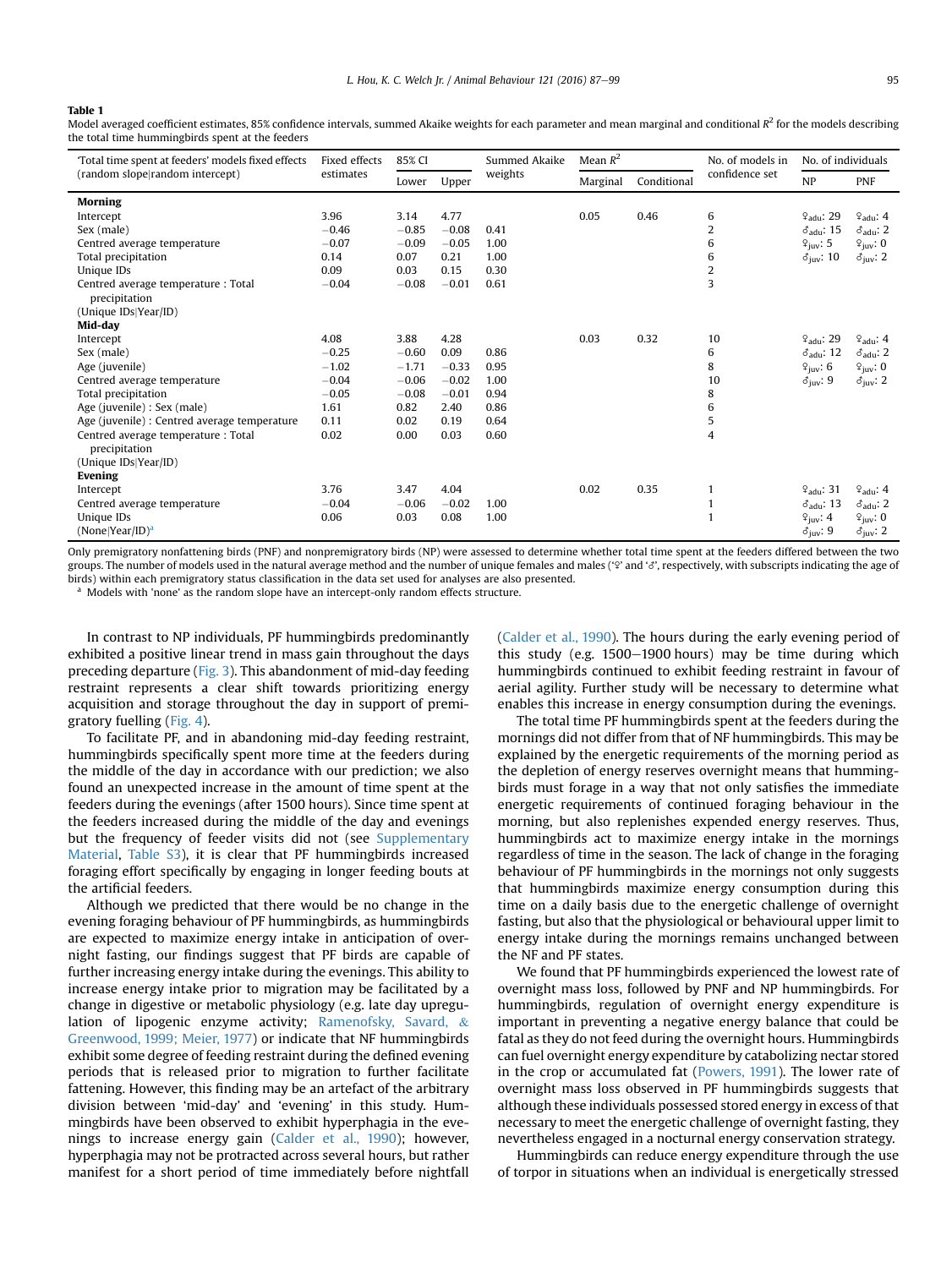## <span id="page-9-0"></span>Table 2

Model averaged coefficient estimates, 85% confidence intervals, summed Akaike weights for each parameter and mean marginal and conditional R<sup>2</sup> for the models describing the total time hummingbirds spent at the feeders

| 'Total time spent at feeders' models fixed effects | Fixed effects | 85% CI  |         | Summed Akaike | Mean $R^2$ |             | No. of models in | No. of individuals           |                                  |
|----------------------------------------------------|---------------|---------|---------|---------------|------------|-------------|------------------|------------------------------|----------------------------------|
| (random slope random intercept)                    | estimates     | Lower   | Upper   | weights       | Marginal   | Conditional | confidence set   | <b>PNF</b>                   | PF                               |
| <b>Morning</b>                                     |               |         |         |               |            |             |                  |                              |                                  |
| Intercept                                          | 3.82          | 3.17    | 4.46    |               | 0.05       | 0.50        | 10               | $\frac{6}{3}$ adu: 32        | $\frac{6}{4}$ adu: 4             |
| Premigratory status (PF)                           | 0.41          | 0.00    | 0.81    | 0.71          |            |             | 4                | $\delta_{\text{adu}}$ : 16   | $\sigma_{\text{adu}}$ : 1        |
| Sex (male)                                         | $-0.50$       | $-0.90$ | $-0.11$ | 0.64          |            |             | 5                | $\frac{6}{10}$ iuv: 5        |                                  |
| Centred average temperature                        | $-0.07$       | $-0.09$ | $-0.05$ | 1.00          |            |             | 10               | $\delta_{\text{juv}}$ : 11   |                                  |
| Total precipitation                                | 0.11          | 0.04    | 0.17    | 0.95          |            |             | 8                |                              |                                  |
| Unique IDs                                         | 0.08          | 0.04    | 0.12    | 0.71          |            |             | 6                |                              |                                  |
| Centred average temperature : Total precipitation  | $-0.05$       | $-0.08$ | $-0.02$ | 0.71          |            |             | 4                |                              |                                  |
| Premigratory status (PF) : Total precipitation     | $-0.33$       | $-0.53$ | $-0.13$ | 0.71          |            |             | 4                |                              |                                  |
| (Unique IDs Year/ID)                               |               |         |         |               |            |             |                  |                              |                                  |
| Mid-day                                            |               |         |         |               |            |             |                  |                              |                                  |
| Intercept                                          | 4.19          | 3.99    | 4.39    |               | 0.03       | 0.35        | 15               | $9_{\text{adu}}$ : 32        | $\frac{6}{4}$ adu: 4             |
| Premigratory status (PF)                           | 0.51          | 0.13    | 0.90    | 0.71          |            |             | 9                | $\delta_{\text{adu}}$ : 13   | $\delta_{\text{adu}}$ : 1        |
| Sex (male)                                         | $-0.30$       | $-0.66$ | 0.06    | 0.86          |            |             | 10               | $\frac{6}{2}$ iuv: 6         |                                  |
| Age (juvenile)                                     | $-1.13$       | $-1.87$ | $-0.39$ | 0.98          |            |             | 14               | $\delta_{\text{juv}}$ : 10   |                                  |
| Centred average temperature                        | $-0.03$       | $-0.04$ | $-0.01$ | 0.96          |            |             | 13               |                              |                                  |
| Total precipitation                                | $-0.04$       | $-0.07$ | $-0.01$ | 0.66          |            |             | 8                |                              |                                  |
| Age (juvenile) : Sex (male)                        | 1.65          | 0.81    | 2.49    | 0.86          |            |             | 10               |                              |                                  |
| Age (juvenile) : Centred average temperature       | 0.11          | 0.02    | 0.19    | 0.64          |            |             | 8                |                              |                                  |
| (Unique IDs Year/ID)                               |               |         |         |               |            |             |                  |                              |                                  |
| Evening                                            |               |         |         |               |            |             |                  |                              |                                  |
| Intercept                                          | 3.90          | 3.49    | 4.30    |               | 0.01       | 0.43        | 4                | $9_{\text{adu}}$ : 34        | $\frac{6}{2}$ <sub>adu</sub> : 4 |
| Premigratory status (PF)                           | 0.42          | 0.01    | 0.82    | 0.54          |            |             | $\overline{2}$   | $\delta_{\text{adu}}$ : 14   | $\delta_{\text{adu}}$ : 1        |
| Centred average temperature                        | $-0.04$       | $-0.05$ | $-0.02$ | 1.00          |            |             | 4                | $\frac{6}{1}$ iuv: 4         |                                  |
| Unique IDs                                         | 0.06          | 0.03    | 0.09    | 0.84          |            |             | 2                | $\delta$ <sub>juv</sub> : 10 |                                  |
| (Unique IDs Year/ID)                               |               |         |         |               |            |             |                  |                              |                                  |

The number of models used in the natural average method and the number of unique females and males ('?' and 'o', respectively, with subscripts indicating the age of birds) within each premigratory status classification (PNF: premigratory nonfattening; PF: premigratory fattening) in the data set used for analyses are also presented.

([Hainsworth, Collins,](#page-11-0) & [Wolf, 1977\)](#page-11-0). However, hummingbirds have also been observed to use torpor in situations when they are not experiencing an energy crisis. It has been postulated that this is beneficial for the conservation of fat stores in preparation for migration, thereby reducing the amount of time needed to achieve adequate fattening prior to migration ([Carpenter](#page-11-0) & [Hixon, 1988](#page-11-0); [Hiebert, 1993](#page-11-0)). Without direct observation of our hummingbirds during the night, we could not determine for certain whether a hummingbird entered torpor. Still, the comparatively low overnight rate of mass loss observed in PF hummingbirds is consistent with the use of an energy conservation strategy that includes the use of torpor, as has been observed or hypothesized elsewhere ([Carpenter](#page-11-0) & [Hixon, 1988](#page-11-0); [Hiebert, 1993](#page-11-0)).

Although a reduction in the rate of overnight mass loss can also be explained by the increased insulation that fat provides, a previous study concluded that this explanation would be insufficient in accounting for the observed differences in overnight mass change by fat and lean hummingbirds [\(Carpenter et al., 1993](#page-11-0)). Under normothermic conditions, the difference in oxygen consumption by fat and lean hummingbirds was only 1%, whereas in the case of torpor, oxygen consumption by fat hummingbirds exceeded that of lean hummingbirds by 10% ([Hiebert, 1989](#page-11-0)). For fat normothermic hummingbirds, this would mean overnight mass loss would be similar to that of lean normothermic hummingbirds, while for fat torpid hummingbirds, mass loss would be greater than that of lean torpid hummingbirds.

## Biotic and abiotic factors

In assessing how PF hummingbirds established a positive energy balance in the wild, our analyses took into account abiotic and biotic variables that could influence behaviour and energetics. Previous studies have found that for small endothermic hummingbirds challenged by low ambient temperatures, increases in foraging frequencies allowed individuals to maintain energy balance ([Beuchat et al., 1979; Gass, Romich,](#page-11-0) & [Suarez, 1999\)](#page-11-0). Precipitation also poses a significant challenge to hummingbirds, as storm events can reduce available foraging time [\(Gass](#page-11-0) & [Lertzman,](#page-11-0) [1980](#page-11-0)). In our study where temperature was retained as a fixed effect, coefficient estimates consistently revealed a negative relationship between temperature and the response variables of frequency, total time and proportion of time spent at the feeders (Tables  $1-4$  $1-4$  and Supplementary Tables  $S1-S6$ ). Thus, we found general patterns that match those revealed by other researchers using direct observation techniques [\(Beuchat et al., 1979; Gass et al.,](#page-11-0) [1999](#page-11-0)). Where precipitation was retained as a fixed effect, we found that increases in total precipitation led to an increase in total time spent at the feeders during the mornings, which may reflect a greater reliance by hummingbirds on the artificial feeders during inclement weather; however, as the feeders were partially sheltered to limit equipment exposure, this finding may not reflect foraging effort so much as the adoption of preferable microclimates. Interestingly, we found a decrease in time spent at the feeders during the middle of the day and no change in the evenings with increases in total precipitation [\(Tables 1 and 2\)](#page-8-0). These findings suggest that hummingbirds employ different foraging strategies in response to precipitation events depending on the time of day.

Hummingbird foraging behaviour and energetics can also be influenced by intraspecific competition over resources. We found that in all best-fitting models in which the number of unique IDs detected at the feeding stations was retained as a fixed effect, coefficient estimates consistently revealed a positive relationship with the aforementioned response variables. For dominant individuals that exhibit resource defence at the feeders, greater competitive pressure means an increase in energetically expensive territorial displays and chases. Dominant individuals must therefore increase energy intake in order to meet these energetic demands. Furthermore, it has been observed that when faced with a nectar-robbing intruder, dominant hummingbirds chased away the intruder and subsequently returned to feed at the same site that the intruder robbed; it was hypothesized that dominant hummingbirds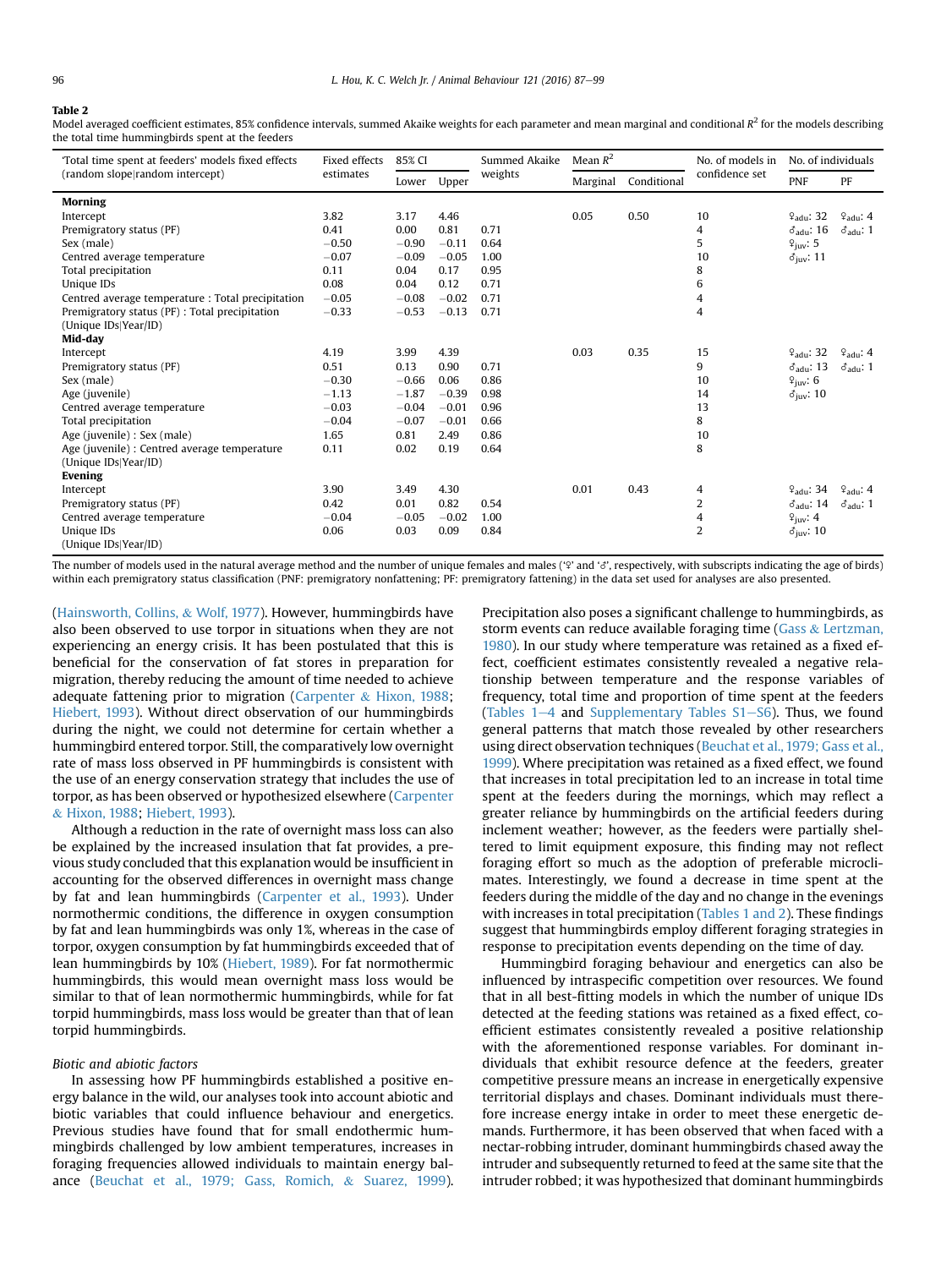## <span id="page-10-0"></span>Table 3

Model averaged coefficient estimates, 85% confidence intervals, summed Akaike weights for each parameter and mean marginal and conditional R<sup>2</sup> for repeated measures analyses assessing total time spent at the feeders by hummingbirds exhibiting premigratory mass gain

| 'Total time spent at feeders' models fixed effects<br>(random slope random intercept) | Fixed effects<br>estimates | 85% CI  |         | Mean $R^2$<br>Summed Akaike<br>weights |          | No. of models in<br>confidence set | No. of<br>days |     |    |
|---------------------------------------------------------------------------------------|----------------------------|---------|---------|----------------------------------------|----------|------------------------------------|----------------|-----|----|
|                                                                                       |                            | Lower   | Upper   |                                        | Marginal | Conditional                        |                | NP  | PF |
| <b>Morning</b>                                                                        |                            |         |         |                                        |          |                                    |                |     |    |
| Intercept                                                                             | 5.39                       | 4.99    | 5.78    |                                        | 0.11     | 0.40                               |                | 287 | 23 |
| Sex (male)                                                                            | $-0.96$                    | $-1.21$ | $-0.71$ | 1.00                                   |          |                                    |                |     |    |
| Centred average temperature                                                           | $-0.07$                    | $-0.10$ | $-0.04$ | 1.00                                   |          |                                    |                |     |    |
| (Unique IDs Year/ID)                                                                  |                            |         |         |                                        |          |                                    |                |     |    |
| Mid-day                                                                               |                            |         |         |                                        |          |                                    |                |     |    |
| Intercept                                                                             | 5.36                       | 4.57    | 6.15    |                                        | 0.03     | 0.32                               | 5              | 276 | 22 |
| Premigratory status (NP)                                                              | $-0.52$                    | $-0.88$ | $-0.15$ | 0.81                                   |          |                                    | 4              |     |    |
| Sex (male)                                                                            | $-0.70$                    | $-1.08$ | $-0.32$ | 0.65                                   |          |                                    | 3              |     |    |
| Unique IDs                                                                            | 0.03                       | 0.00    | 0.07    | 0.44                                   |          |                                    | $\overline{2}$ |     |    |
| $(None Year/ID)^a$                                                                    |                            |         |         |                                        |          |                                    |                |     |    |
| Evening                                                                               |                            |         |         |                                        |          |                                    |                |     |    |
| Intercept                                                                             | 5.47                       | 4.61    | 6.34    |                                        | 0.01     | 0.34                               | 5              | 296 | 23 |
| Premigratory status (NP)                                                              | $-0.37$                    | $-0.72$ | $-0.02$ | 0.29                                   |          |                                    | $\overline{2}$ |     |    |
| Sex (male)                                                                            | $-0.41$                    | $-0.70$ | $-0.11$ | 0.63                                   |          |                                    | 3              |     |    |
| Centred average temperature                                                           | $-0.01$                    | $-0.04$ | 0.02    | 0.46                                   |          |                                    | $\overline{2}$ |     |    |
| Centred average temperature : Sex (male)<br>$(None Year/ID)^a$                        | $-0.08$                    | $-0.14$ | $-0.02$ | 0.33                                   |          |                                    |                |     |    |

We assessed five individuals, and report the number of days for each premigratory status classification (NP: nonpremigratory; PF: premigratory fattening). The number of models used in the natural average method is also presented.

Models with 'none' as the random slope have an intercept-only random effects structure.

#### Table 4

Model averaged coefficient estimates, 85% confidence intervals, summed Akaike weights for each parameter and mean marginal and conditional  $R^2$  for the models describing rate of overnight mass change

| 'Rate of overnight mass loss' fixed                                    | Fixed effects               | 85% CI   |          | Summed Akaike | Mean $R^2$     |      | No. of models in | No. of individuals        |                           |                                  |
|------------------------------------------------------------------------|-----------------------------|----------|----------|---------------|----------------|------|------------------|---------------------------|---------------------------|----------------------------------|
| effects (random slope random<br>intercept)                             | estimates<br>Upper<br>Lower | weights  | Marginal | Conditional   | confidence set | NP   | <b>PNF</b>       | PF                        |                           |                                  |
| Intercept                                                              | 4.71                        | 1.32     | 8.13     |               | 0.51           | 0.58 |                  | $\frac{6}{4}$ adu: 23     | $\frac{6}{4}$ adu: 2      | $\frac{6}{2}$ <sub>adu</sub> : 4 |
| Premigratory status (PNF)                                              | 8.62                        | 2.88     | 14.31    | 1.00          |                |      |                  | $\delta_{\text{adu}}$ : 7 | $\delta_{\text{adu}}$ : 1 | $\delta_{\text{adu}}$ : 1        |
| Premigratory status (NP)                                               | 13.49                       | 10.37    | 16.61    | 1.00          |                |      |                  | $\frac{6}{1}$ iuv: 1      | $9_{\text{inv}}$ : 0      | $\frac{1}{2}$ iuv: 0             |
| Sex (male)                                                             | 14.68                       | 12.03    | 17.32    | 1.00          |                |      |                  | $\delta_{\text{iuv}}$ : 5 | $\delta$ juv: 1           | $\delta_{\rm inv}$ : 0           |
| Age (juvenile)                                                         | $-13.81$                    | $-17.88$ | $-9.63$  | 1.00          |                |      |                  |                           |                           |                                  |
| Centred last mass                                                      | 12.37                       | 10.30    | 14.44    | 1.00          |                |      |                  |                           |                           |                                  |
| Sex (male) : Centred last mass                                         | 10.56                       | 7.70     | 13.42    | 1.00          |                |      |                  |                           |                           |                                  |
| Age (juvenile) : Centred last mass<br>(Centred average temperature ID) | $-13.97$                    | 20.62    | $-7.22$  | 1.00          |                |      |                  |                           |                           |                                  |
|                                                                        |                             |          |          |               |                |      |                  |                           |                           |                                  |

The number of models used in the natural average method and the number of unique females and males ('?' and 'o', respectively, with subscripts indicating the age of birds) within each premigratory status classification (NP: nonpremigratory; PNF: premigratory nonfattening; PF: premigratory fattening) in the data set used for analyses are also presented.

did this to further deplete recently robbed resources such that subsequent food loss due to nectar thievery was minimized [\(Paton](#page-12-0) & [Carpenter, 1984](#page-12-0)). For nondominant hummingbirds, an increase in the number of competing individuals at the feeders may provide more windows of time in which nectar robbing can occur, as dominant individuals spend more time chasing away other intruders. Furthermore, the fledging and tagging of young partway through the season and their added use of the feeders could also be driving the positive relationship observed between the number of unique individuals detected at the feeders and the aforementioned response variables.

# Conclusions

Although previous studies have found that some birds, such as the ruby-throated hummingbird, exhibit substantial fattening once they encounter ecological barriers [\(Caldwell et al., 1963; Fransson et al.,](#page-11-0) [2008; Odum et al., 1961\)](#page-11-0), we found that a small number of individuals (<5%) exhibited significant fattening at the breeding grounds prior to the initiation of migration where no major ecological barrier exists. While we have found evidence of a substantial premigratory fuelling strategy within a population of ruby-throated hummingbirds, a majority of premigratory individuals did not adopt this strategy. Those that did achieved substantial fattening via a twopronged approach of increasing mid-day and evening foraging effort and reducing overnight energy expenditure.

Although our sample size of PF individuals is small, our study suggests there is age-related variation in premigratory fuelling. This was observed exclusively in adult hummingbirds, suggesting that more experienced birds (particularly females) are more likely to abandon mid-day feeding restraint to prioritize fattening. Significant mass gain and fuel deposition immediately preceding migration could theoretically be used to fuel longer bouts of migratory flights, thereby requiring fewer stopovers; moreover, birds that arrive at stopover sites with larger fuel loads spend less time refuelling [\(Gudmundsson et al., 1991; Nilsson et al., 2013](#page-11-0)). As such, birds that engage in premigratory fuelling may be using a migration strategy that approximates time minimization (sensu [Alerstam](#page-11-0)  $\&$ Lindström, 1990). In contrast, less experienced (juvenile) birds appear more likely to depart the breeding grounds without building substantial fuel stores, perhaps implying the use of a migration strategy akin to energy minimization. However, identifying the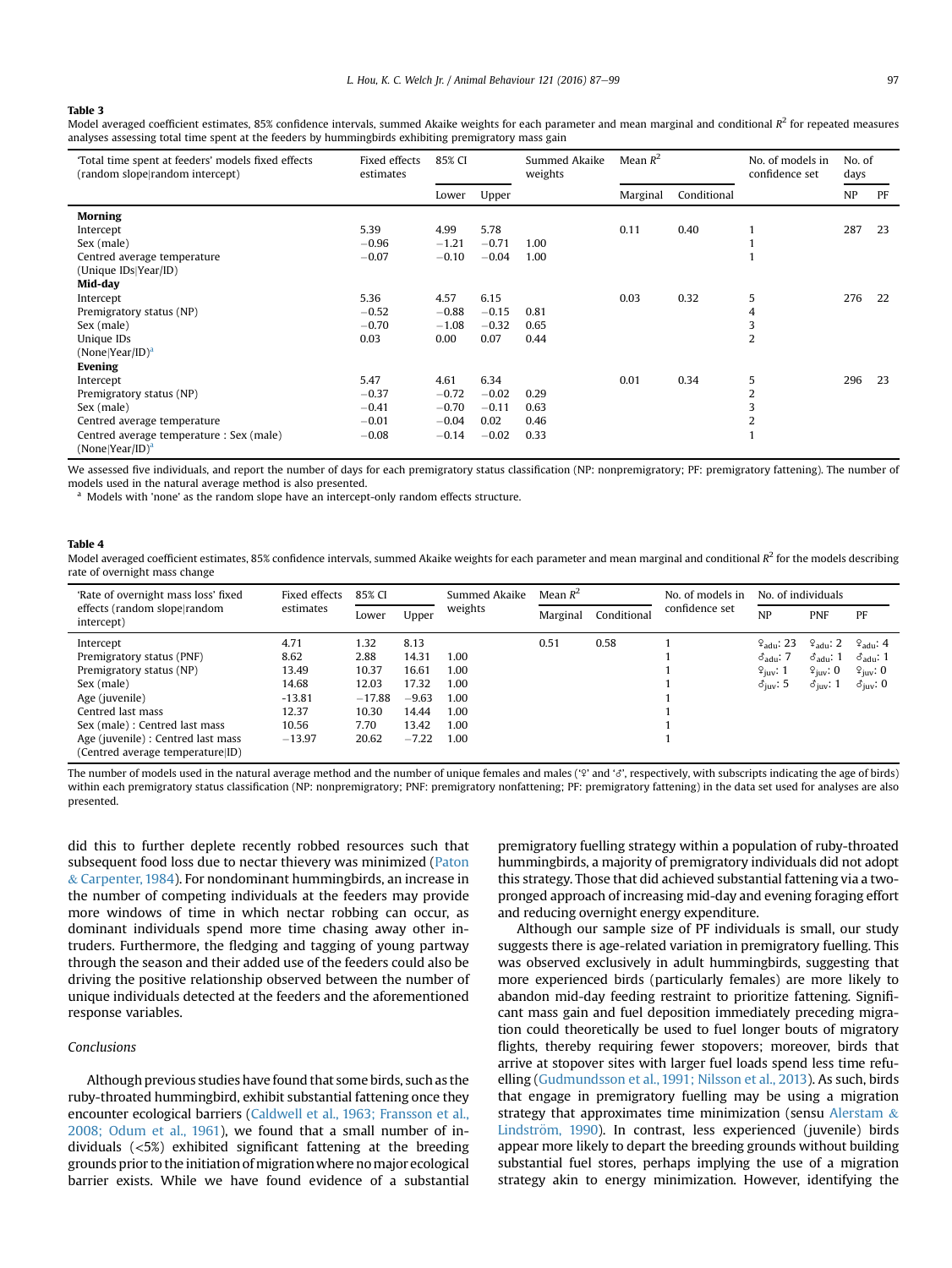<span id="page-11-0"></span>specific use of either migration strategy will require a larger sample size and further analyses of individual departure fuel loads and fuel deposition rates (Alerstam & Lindström, 1990). None the less, our observation of an age-related premigratory fuelling strategy in rubythroated hummingbirds parallels the finding of age-related migration in ruby-throated hummingbirds at a stopover site by [Zenzal and](#page-12-0) [Moore \(2016\)](#page-12-0). Their observation that juveniles arrived with smaller fuel loads than adults may be explained, in part, by the absence of a premigratory fuelling strategy observed in juveniles of our current study; however, further study is needed to confirm this hypothesis. Further study is also needed to elucidate what compels an individual to adopt a premigratory fuelling strategy, whether premigratory fuelling directly influences migration strategies, and whether differential body conditions upon arrival at stopover sites can be traced back to premigratory fuelling at the breeding grounds.

# Acknowledgments

We thank Dr Marc Cadotte for his insights on mixed-effects modelling. We are grateful to all volunteers for their time and assistance in capturing hummingbirds, to the staff at the Koffler Scientific Reserve for their continued support, to Carlos Arnillas for granting us access to the server on which we ran our models, and to Lori Walewski for providing us with hummingbird banding data. Special thanks are also extended to Derrick Groom, Dr Robin Marushia, Alex Myrka, Edward Nagato and Brandy Velten for their constructive comments. Funding for this project was provided by the National Geographic Society (9081-12), a Connaught New Researcher Award, and the Natural Sciences and Engineering Research Council of Canada (386466) to K.C.W. The authors of this paper have no conflicts of interest to declare.

# Supplementary Material

Supplementary material associated with this article is available, in the online version, at [http://dx.doi.org/10.1016/j.anbehav.2016.](http://dx.doi.org/10.1016/j.anbehav.2016.08.019) [08.019.](http://dx.doi.org/10.1016/j.anbehav.2016.08.019)

# References

- Alerstam, T. (1991). Bird fl[ight and optimal migration.](http://refhub.elsevier.com/S0003-3472(16)30192-0/sref1) Trends in Ecology & [Evolution,](http://refhub.elsevier.com/S0003-3472(16)30192-0/sref1)  $6, 210 - 215.$  $6, 210 - 215.$  $6, 210 - 215.$  $6, 210 - 215.$
- Alerstam, T., Hedenström, A., & Åkesson, S. (2003). Long-distance migration: Evo[lution and determinants.](http://refhub.elsevier.com/S0003-3472(16)30192-0/sref2) Oikos,  $103$ ,  $247-260$ .
- Alerstam, T., & Lindström, Å. (1990). Optimal bird migration: The relative impor[tance of time, energy, and safety. In P. D. E. Gwinner \(Ed.\),](http://refhub.elsevier.com/S0003-3472(16)30192-0/sref3) Bird migration (pp. [331](http://refhub.elsevier.com/S0003-3472(16)30192-0/sref3)-[351\). Berlin, Germany: Springer.](http://refhub.elsevier.com/S0003-3472(16)30192-0/sref3)
- [Arnold, T. W. \(2010\). Uninformative parameters and model selection using Akaike's](http://refhub.elsevier.com/S0003-3472(16)30192-0/sref4)<br>information criterion. [Journal of Wildlife Management, 74](http://refhub.elsevier.com/S0003-3472(16)30192-0/sref4), 1175–[1178.](http://refhub.elsevier.com/S0003-3472(16)30192-0/sref4)
- [Bairlein, F. \(2004\). How to get fat: Nutritional mechanisms of seasonal fat accu](http://refhub.elsevier.com/S0003-3472(16)30192-0/sref5)[mulation in migratory songbirds.](http://refhub.elsevier.com/S0003-3472(16)30192-0/sref5) Naturwissenschaften, 89,  $1-10$ .
- [Bartholomew, G. A., Howell, T. R., & Cade, T. J. \(1957\). Torpidity in the white](http://refhub.elsevier.com/S0003-3472(16)30192-0/sref6)[throated swift, Anna hummingbird, and poor-will.](http://refhub.elsevier.com/S0003-3472(16)30192-0/sref6) Condor, 59, 145-[155.](http://refhub.elsevier.com/S0003-3472(16)30192-0/sref6)
- [Bates, D., Maechler, M., Bolker, B., & Walker, S. \(2014\).](http://refhub.elsevier.com/S0003-3472(16)30192-0/sref7) lme4: Linear mixed-effects [models using Eigen and S4](http://refhub.elsevier.com/S0003-3472(16)30192-0/sref7) (R package Version 1.1-[7\). Vienna, Austria: R Foun](http://refhub.elsevier.com/S0003-3472(16)30192-0/sref7)[dation for Statistical Computing](http://refhub.elsevier.com/S0003-3472(16)30192-0/sref7).
- [Beuchat, C. A., Chaplin, S. B., & Morton, M. L. \(1979\). Ambient temperature and the](http://refhub.elsevier.com/S0003-3472(16)30192-0/sref8) [daily energetics of two species of hummingbirds,](http://refhub.elsevier.com/S0003-3472(16)30192-0/sref8) Calypte anna and Selasphorus rufus. [Physiological Zoology, 52](http://refhub.elsevier.com/S0003-3472(16)30192-0/sref8), 280-[295.](http://refhub.elsevier.com/S0003-3472(16)30192-0/sref8)
- [Bridge, E. S., & Bonter, D. N. \(2011\). A low-cost radio frequency identi](http://refhub.elsevier.com/S0003-3472(16)30192-0/sref9)fication device for ornithological research. [Journal of Field Ornithology, 82](http://refhub.elsevier.com/S0003-3472(16)30192-0/sref9), 52-[59.](http://refhub.elsevier.com/S0003-3472(16)30192-0/sref9)
- Burnham, K. P., & Anderson, D. R. (2002). [Model selection and multimodel inference: A](http://refhub.elsevier.com/S0003-3472(16)30192-0/sref10) [practical Information-theoretic approach](http://refhub.elsevier.com/S0003-3472(16)30192-0/sref10) (2nd ed.). New York, NY: Springer.
- [Butler, P. J., & Woakes, A. J. \(2001\). Seasonal hypothermia in a large migrating bird:](http://refhub.elsevier.com/S0003-3472(16)30192-0/sref11) Saving energy for fat deposition? [Journal of Experimental Biology, 204](http://refhub.elsevier.com/S0003-3472(16)30192-0/sref11), [1361](http://refhub.elsevier.com/S0003-3472(16)30192-0/sref11)-[1367.](http://refhub.elsevier.com/S0003-3472(16)30192-0/sref11)
- [Calder, W. A., Calder, L. L., & Fraizer, T. D. \(1990\). The hummingbird's restraint: A](http://refhub.elsevier.com/S0003-3472(16)30192-0/sref12) [natural model for weight control.](http://refhub.elsevier.com/S0003-3472(16)30192-0/sref12) Experientia, 46, 999-[1002.](http://refhub.elsevier.com/S0003-3472(16)30192-0/sref12)
- [Caldwell, L. D., Odum, E. P., & Marshall, S. G. \(1963\). Comparison of fat levels in](http://refhub.elsevier.com/S0003-3472(16)30192-0/sref13) [migrating birds killed at a central Michigan and a Florida Gulf Coast television](http://refhub.elsevier.com/S0003-3472(16)30192-0/sref13) tower. [Wilson Bulletin, 75](http://refhub.elsevier.com/S0003-3472(16)30192-0/sref13), 428-[434](http://refhub.elsevier.com/S0003-3472(16)30192-0/sref13).
- [Carpenter, F. L., & Hixon, M. A. \(1988\). A new function for torpor: Fat conservation in](http://refhub.elsevier.com/S0003-3472(16)30192-0/sref14) [a wild migrant hummingbird.](http://refhub.elsevier.com/S0003-3472(16)30192-0/sref14) Condor, 90, 373-[378](http://refhub.elsevier.com/S0003-3472(16)30192-0/sref14).
- [Carpenter, F. L., Hixon, M. A., Beuchat, C. A., Russell, R. W., & Paton, D. C. \(1993\).](http://refhub.elsevier.com/S0003-3472(16)30192-0/sref15) [Biphasic mass gain in migrant hummingbirds: Body composition changes,](http://refhub.elsevier.com/S0003-3472(16)30192-0/sref15) [torpor, and ecological signi](http://refhub.elsevier.com/S0003-3472(16)30192-0/sref15)ficance. Ecology,  $74$ ,  $1173-1182$ .
- [Chai, P. \(1997\). Hummingbird hovering energetics during moult of primary](http://refhub.elsevier.com/S0003-3472(16)30192-0/sref16) flight feathers. Journal of Experimental Biology,  $200$ ,  $1527-1536$  $1527-1536$ .
- [Chai, P., Harrykissoon, R., & Dudley, R. \(1996\). Hummingbird hovering performance](http://refhub.elsevier.com/S0003-3472(16)30192-0/sref17) [in hyperoxic heliox: Effects of body mass and sex.](http://refhub.elsevier.com/S0003-3472(16)30192-0/sref17) Journal of Experimental  $Biology, 199, 2745 - 2755.$  $Biology, 199, 2745 - 2755.$  $Biology, 199, 2745 - 2755.$
- [Chen, C. C. W., & Welch, K. C. \(2014\). Hummingbirds can fuel expensive hovering](http://refhub.elsevier.com/S0003-3472(16)30192-0/sref18) fl[ight completely with either exogenous glucose or fructose.](http://refhub.elsevier.com/S0003-3472(16)30192-0/sref18) Functional Ecology,  $28.589 - 600.$  $28.589 - 600.$
- [Chernetsov, N., & Mukhin, A. \(2006\). Spatial behavior of European robins during](http://refhub.elsevier.com/S0003-3472(16)30192-0/sref19) [migratory stopovers: A telemetry study.](http://refhub.elsevier.com/S0003-3472(16)30192-0/sref19) Wilson Journal of Ornithology, 118, 364-[373](http://refhub.elsevier.com/S0003-3472(16)30192-0/sref19).
- [Cherry, J. D. \(1982\). Fat deposition and length of stopover of migrant white](http://refhub.elsevier.com/S0003-3472(16)30192-0/sref20) $c$ rowned sparrows. Auk. 99, 725–[732](http://refhub.elsevier.com/S0003-3472(16)30192-0/sref20).
- [Clark, C. J., & Dudley, R. \(2010\). Hovering and forward](http://refhub.elsevier.com/S0003-3472(16)30192-0/sref21) flight energetics in Anna's and Allen's hummingbirds. [Physiological and Biochemical Zoology: Ecological and](http://refhub.elsevier.com/S0003-3472(16)30192-0/sref21) [Evolutionary Approaches, 83](http://refhub.elsevier.com/S0003-3472(16)30192-0/sref21), 654-[662.](http://refhub.elsevier.com/S0003-3472(16)30192-0/sref21)
- Frank, A. (2011). Diagnosing collinearity in mixed models from lme4. Retrieved from: [https://hlplab.wordpress.com/2011/02/24/diagnosing-collinearity-in-lme4/.](https://hlplab.wordpress.com/2011/02/24/diagnosing-collinearity-in-lme4/)
- [Fransson, T., Barboutis, C., Mellroth, R., & Akriotis, T. \(2008\). When and where to](http://refhub.elsevier.com/S0003-3472(16)30192-0/sref24) [fuel before crossing the Sahara desert](http://refhub.elsevier.com/S0003-3472(16)30192-0/sref24)  $-$  [Extended stopover and migratory](http://refhub.elsevier.com/S0003-3472(16)30192-0/sref24) fuelling in fi[rst-year garden warblers Sylvia borin.](http://refhub.elsevier.com/S0003-3472(16)30192-0/sref24) Journal of Avian Biology, 39, [133](http://refhub.elsevier.com/S0003-3472(16)30192-0/sref24)-138
- [Gannes, L. Z. \(2002\). Mass change pattern of blackcaps refueling during spring](http://refhub.elsevier.com/S0003-3472(16)30192-0/sref25) [migration: Evidence for physiological limitations to food assimilation.](http://refhub.elsevier.com/S0003-3472(16)30192-0/sref25) Condor,  $104, 231 - 239$  $104, 231 - 239$  $104, 231 - 239$  $104, 231 - 239$
- [Gass, C. L., & Lertzman, K. P. \(1980\). Capricious mountain weather: A driving vari](http://refhub.elsevier.com/S0003-3472(16)30192-0/sref26)[able in hummingbird territorial dynamics.](http://refhub.elsevier.com/S0003-3472(16)30192-0/sref26) Canadian Journal of Zoology, 58, [1964](http://refhub.elsevier.com/S0003-3472(16)30192-0/sref26)-[1968](http://refhub.elsevier.com/S0003-3472(16)30192-0/sref26)
- [Gass, C. L., Romich, M. T., & Suarez, R. K. \(1999\). Energetics of hummingbird foraging](http://refhub.elsevier.com/S0003-3472(16)30192-0/sref27) at low ambient temperature. [Canadian Journal of Zoology, 77](http://refhub.elsevier.com/S0003-3472(16)30192-0/sref27), 314-[320.](http://refhub.elsevier.com/S0003-3472(16)30192-0/sref27)
- [Geiser, F. \(2004\). Metabolic rate and body temperature reduction during hiberna-](http://refhub.elsevier.com/S0003-3472(16)30192-0/sref28)tion and daily torpor. [Annual Review of Physiology, 66](http://refhub.elsevier.com/S0003-3472(16)30192-0/sref28), 239-[274.](http://refhub.elsevier.com/S0003-3472(16)30192-0/sref28)
- [Goymann, W., Spina, F., Ferri, A., & Fusani, L. \(2010\). Body fat in](http://refhub.elsevier.com/S0003-3472(16)30192-0/sref29)fluences departure [from stopover sites in migratory birds: Evidence from whole-island telemetry.](http://refhub.elsevier.com/S0003-3472(16)30192-0/sref29) [Biology Letters, 6](http://refhub.elsevier.com/S0003-3472(16)30192-0/sref29), 478-[481.](http://refhub.elsevier.com/S0003-3472(16)30192-0/sref29)
- Gudmundsson, G. A., Lindström, Å., & Alerstam, T. (1991). Optimal fat loads and long-distance fl[ights by migrating knots](http://refhub.elsevier.com/S0003-3472(16)30192-0/sref30) Calidris canutus, sanderlings C. alba and turnstones [Arenaria interpres](http://refhub.elsevier.com/S0003-3472(16)30192-0/sref30). Ibis, 133, 140-[152.](http://refhub.elsevier.com/S0003-3472(16)30192-0/sref30)
- [Hainsworth, F. R., Collins, B. G., & Wolf, L. L. \(1977\). The function of torpor in](http://refhub.elsevier.com/S0003-3472(16)30192-0/sref31) hummingbirds. [Physiological Zoology, 50](http://refhub.elsevier.com/S0003-3472(16)30192-0/sref31), 215-[222](http://refhub.elsevier.com/S0003-3472(16)30192-0/sref31).
- Hedenström, A., & Alerstam, T. (1997). Optimum fuel loads in migratory birds: [Distinguishing between time and energy minimization.](http://refhub.elsevier.com/S0003-3472(16)30192-0/sref32) Journal of Theoretical [Biology, 189](http://refhub.elsevier.com/S0003-3472(16)30192-0/sref32), 227-[234.](http://refhub.elsevier.com/S0003-3472(16)30192-0/sref32)
- Hiebert, S. M. (1989). [Torpor in the rufous hummingbird \(](http://refhub.elsevier.com/S0003-3472(16)30192-0/sref33)Selasphorus rufus) [\(Doctoral Dissertation\). Seattle, WA: University of Washington.](http://refhub.elsevier.com/S0003-3472(16)30192-0/sref33)
- [Hiebert, S. M. \(1990\). Energy costs and temporal organization of torpor in the rufous](http://refhub.elsevier.com/S0003-3472(16)30192-0/sref34) hummingbird (Selasphorus rufus). [Physiological Zoology, 63](http://refhub.elsevier.com/S0003-3472(16)30192-0/sref34), 1082-[1097.](http://refhub.elsevier.com/S0003-3472(16)30192-0/sref34)
- [Hiebert, S. M. \(1993\). Seasonal changes in body mass and use of torpor in a](http://refhub.elsevier.com/S0003-3472(16)30192-0/sref71) [migratory hummingbird.](http://refhub.elsevier.com/S0003-3472(16)30192-0/sref71) Auk, 110, 787-[797.](http://refhub.elsevier.com/S0003-3472(16)30192-0/sref71)
- [Hou, L., Verdirame, M., & Welch, K. C. \(2015\). Automated tracking of wild hum](http://refhub.elsevier.com/S0003-3472(16)30192-0/sref35)[mingbird mass and energetics over multiple time scales using radio frequency](http://refhub.elsevier.com/S0003-3472(16)30192-0/sref35) identification (RFID) technology. Journal of Avian Biology,  $46$ ,  $1 - 8$  $1 - 8$ .
- [Jenni, L., & Jenni-Eiermann, S. \(1998\). Fuel supply and metabolic constraints in](http://refhub.elsevier.com/S0003-3472(16)30192-0/sref36) migrating birds. [Journal of Avian Biology, 29](http://refhub.elsevier.com/S0003-3472(16)30192-0/sref36), 521-[528.](http://refhub.elsevier.com/S0003-3472(16)30192-0/sref36)
- [Jenni-Eiermann, S., & Jenni, L. \(1991\). Metabolic responses to](http://refhub.elsevier.com/S0003-3472(16)30192-0/sref37) flight and fasting in night-migrating passerines. [Journal of Comparative Physiology B, 161](http://refhub.elsevier.com/S0003-3472(16)30192-0/sref37), [465](http://refhub.elsevier.com/S0003-3472(16)30192-0/sref37)-[474](http://refhub.elsevier.com/S0003-3472(16)30192-0/sref37)
- [La Sorte, F. A. L., Fink, D., Hochachka, W. M., DeLong, J. P., & Kelling, S. \(2014\). Spring](http://refhub.elsevier.com/S0003-3472(16)30192-0/sref39) [phenology of ecological productivity contributes to the use of looped migration](http://refhub.elsevier.com/S0003-3472(16)30192-0/sref39) strategies by birds. [Proceedings of the Royal Society B: Biological Sciences, 281](http://refhub.elsevier.com/S0003-3472(16)30192-0/sref39), [20140984.](http://refhub.elsevier.com/S0003-3472(16)30192-0/sref39)
- [Lasiewski, R. C. \(1963\). Oxygen consumption of torpid, resting, active, and](http://refhub.elsevier.com/S0003-3472(16)30192-0/sref40) flying hummingbirds. [Physiological Zoology, 36](http://refhub.elsevier.com/S0003-3472(16)30192-0/sref40), 122-[140](http://refhub.elsevier.com/S0003-3472(16)30192-0/sref40).
- [Lindstrom, A., & Alerstam, T. \(1992\). Optimal fat loads in migrating birds: A test of](http://refhub.elsevier.com/S0003-3472(16)30192-0/sref41) [the time-minimization hypothesis.](http://refhub.elsevier.com/S0003-3472(16)30192-0/sref41) American Naturalist, 140, 477-[491.](http://refhub.elsevier.com/S0003-3472(16)30192-0/sref41)
- [Mahalingam, S., & Welch, K. C. \(2013\). Neuromuscular control of hovering wingbeat](http://refhub.elsevier.com/S0003-3472(16)30192-0/sref42) kinematics in response to distinct fl[ight challenges in the ruby-throated](http://refhub.elsevier.com/S0003-3472(16)30192-0/sref42) hummingbird, Archilochus colubris. [Journal of Experimental Biology, 216](http://refhub.elsevier.com/S0003-3472(16)30192-0/sref42),  $4161 - 4171$  $4161 - 4171$ .
- [Meier, A. H. \(1977\). Daily rhythms of lipogenesis in fat and lean white-throated](http://refhub.elsevier.com/S0003-3472(16)30192-0/sref43) sparrows Zonotrichia albicollis. [American Journal of Physiology](http://refhub.elsevier.com/S0003-3472(16)30192-0/sref43)-[Endocrinology](http://refhub.elsevier.com/S0003-3472(16)30192-0/sref43) [and Metabolism, 232](http://refhub.elsevier.com/S0003-3472(16)30192-0/sref43), E193-[E196.](http://refhub.elsevier.com/S0003-3472(16)30192-0/sref43)
- [Moore, F., & Kerlinger, P. \(1987\). Stopover and fat deposition by North American](http://refhub.elsevier.com/S0003-3472(16)30192-0/sref44) [wood-warblers \(Parulinae\) following spring migration over the Gulf of Mexico.](http://refhub.elsevier.com/S0003-3472(16)30192-0/sref44) [Oecologia, 74](http://refhub.elsevier.com/S0003-3472(16)30192-0/sref44),  $47-54$ .
- [Morris, S. R., Holmes, D. W., & Richmond, M. E. \(1996\). A ten-year study of the](http://refhub.elsevier.com/S0003-3472(16)30192-0/sref45) [stopover patterns of migratory passerines during fall migration on Appledore](http://refhub.elsevier.com/S0003-3472(16)30192-0/sref45) [Island, Maine.](http://refhub.elsevier.com/S0003-3472(16)30192-0/sref45) Condor, 98, 395-[409](http://refhub.elsevier.com/S0003-3472(16)30192-0/sref45).
- [Nakagawa,](http://refhub.elsevier.com/S0003-3472(16)30192-0/sref46) [S.,](http://refhub.elsevier.com/S0003-3472(16)30192-0/sref46) [&](http://refhub.elsevier.com/S0003-3472(16)30192-0/sref46) [Schielzeth,](http://refhub.elsevier.com/S0003-3472(16)30192-0/sref46) [H.](http://refhub.elsevier.com/S0003-3472(16)30192-0/sref46) [\(2013\).](http://refhub.elsevier.com/S0003-3472(16)30192-0/sref46) [A](http://refhub.elsevier.com/S0003-3472(16)30192-0/sref46) [general](http://refhub.elsevier.com/S0003-3472(16)30192-0/sref46) [and](http://refhub.elsevier.com/S0003-3472(16)30192-0/sref46) [simple](http://refhub.elsevier.com/S0003-3472(16)30192-0/sref46) [method](http://refhub.elsevier.com/S0003-3472(16)30192-0/sref46) [for](http://refhub.elsevier.com/S0003-3472(16)30192-0/sref46) [obtaining](http://refhub.elsevier.com/S0003-3472(16)30192-0/sref46)  $R^2$ [from generalized linear mixed-effects models.](http://refhub.elsevier.com/S0003-3472(16)30192-0/sref46) Methods in Ecology and Evolution,  $4, 133 - 142.$  $4, 133 - 142.$  $4, 133 - 142.$  $4, 133 - 142.$  $4, 133 - 142.$